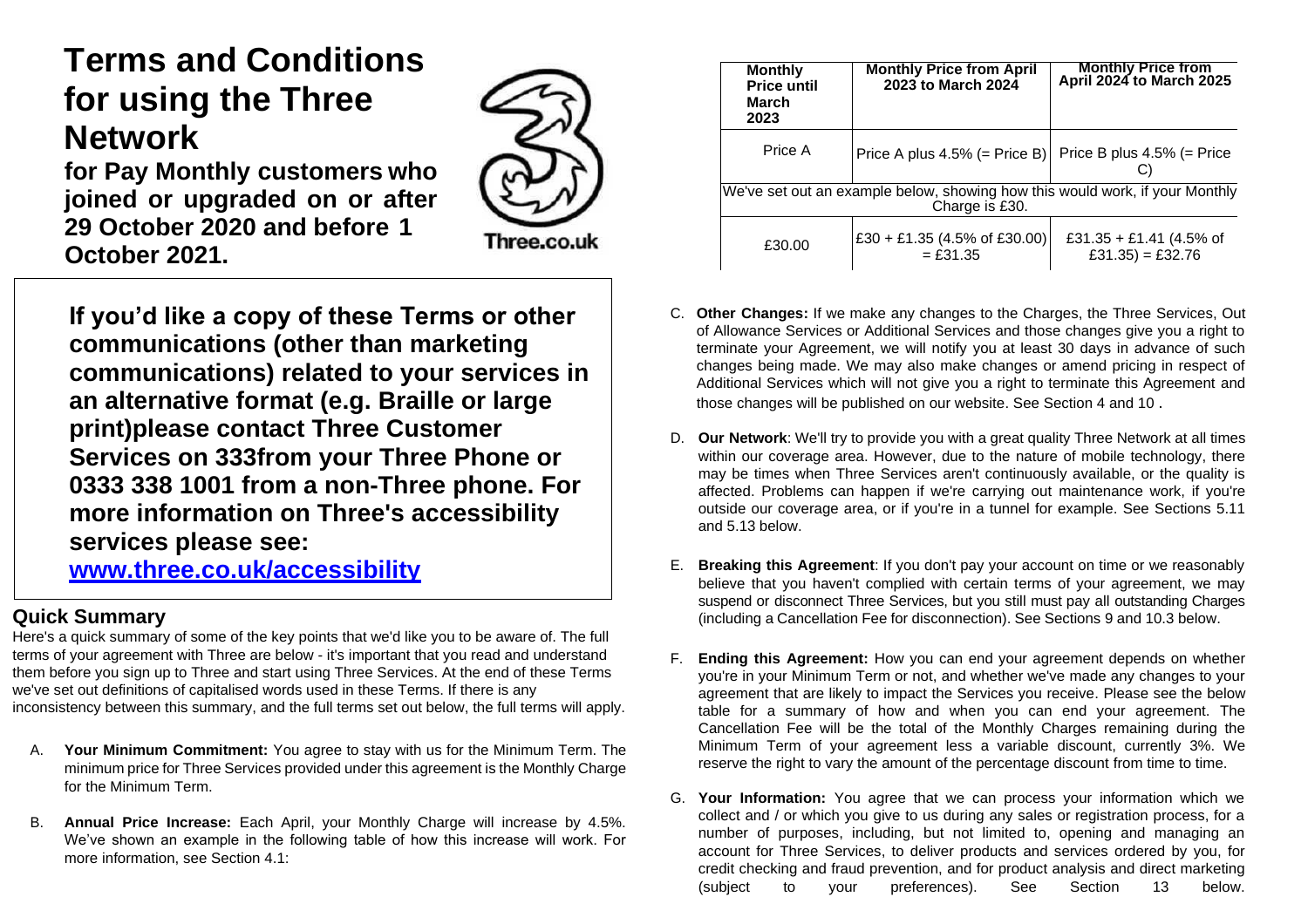| When you wish to<br>end your<br>agreement:                                                                                                                                                                      | <b>Notice Period</b>                                                                                                                                                                                          | What to Do?                                                                      | <b>Charges Payable</b>                                                                                                                                                                  |
|-----------------------------------------------------------------------------------------------------------------------------------------------------------------------------------------------------------------|---------------------------------------------------------------------------------------------------------------------------------------------------------------------------------------------------------------|----------------------------------------------------------------------------------|-----------------------------------------------------------------------------------------------------------------------------------------------------------------------------------------|
| <b>During the Returns</b><br>Period (please note,<br>if you buy from a<br>Three Retail store,<br>unless you have<br>purchased Home<br>Broadband, you<br>cannot return your<br>device if youchange<br>your mind) | Your agreement will<br>end when you notify<br>us, or if you have a<br>Device to return to us,<br>when we receive that<br>Device in in<br>accordance with the<br><b>Returns Policy</b><br>(whichever is later) | Contact<br>Three<br>Customer<br>Services                                         | Charges for Three<br>Services used.<br>Charges for damage or<br>for any loss of value to<br>the goods, as a result<br>of nonessential use, in<br>accordance with the<br>Returns Policy. |
| During your<br>Minimum Term (but<br>outside of any<br>Returns Period)<br>Outside of your<br>MinimumTerm/if you                                                                                                  | You can end your<br>agreement at any<br>time, on 30 days'<br>notice.<br>You can end your<br>agreement at any                                                                                                  | <b>Contact Three</b><br>Customer<br>Services<br><b>Contact Three</b><br>Customer | All outstanding<br>Charges payable plus<br>your Cancellation Fee.<br>All outstanding<br>Charges payable                                                                                 |
| have no<br>Minimum Term                                                                                                                                                                                         | time, on 30 days'<br>notice.                                                                                                                                                                                  | Services                                                                         |                                                                                                                                                                                         |
| We may notify you<br>that we are making a<br>change to the<br>Services you receive,<br>and that if such<br>changes are not<br>acceptable to you,<br>you may terminate<br>your Agreement.                        | Your can end your<br>Agreement in<br>accordance with the<br>terms of the notice<br>we send you.                                                                                                               | <b>Contact Three</b><br>Customer<br>Services                                     | All outstanding<br>Charges payable                                                                                                                                                      |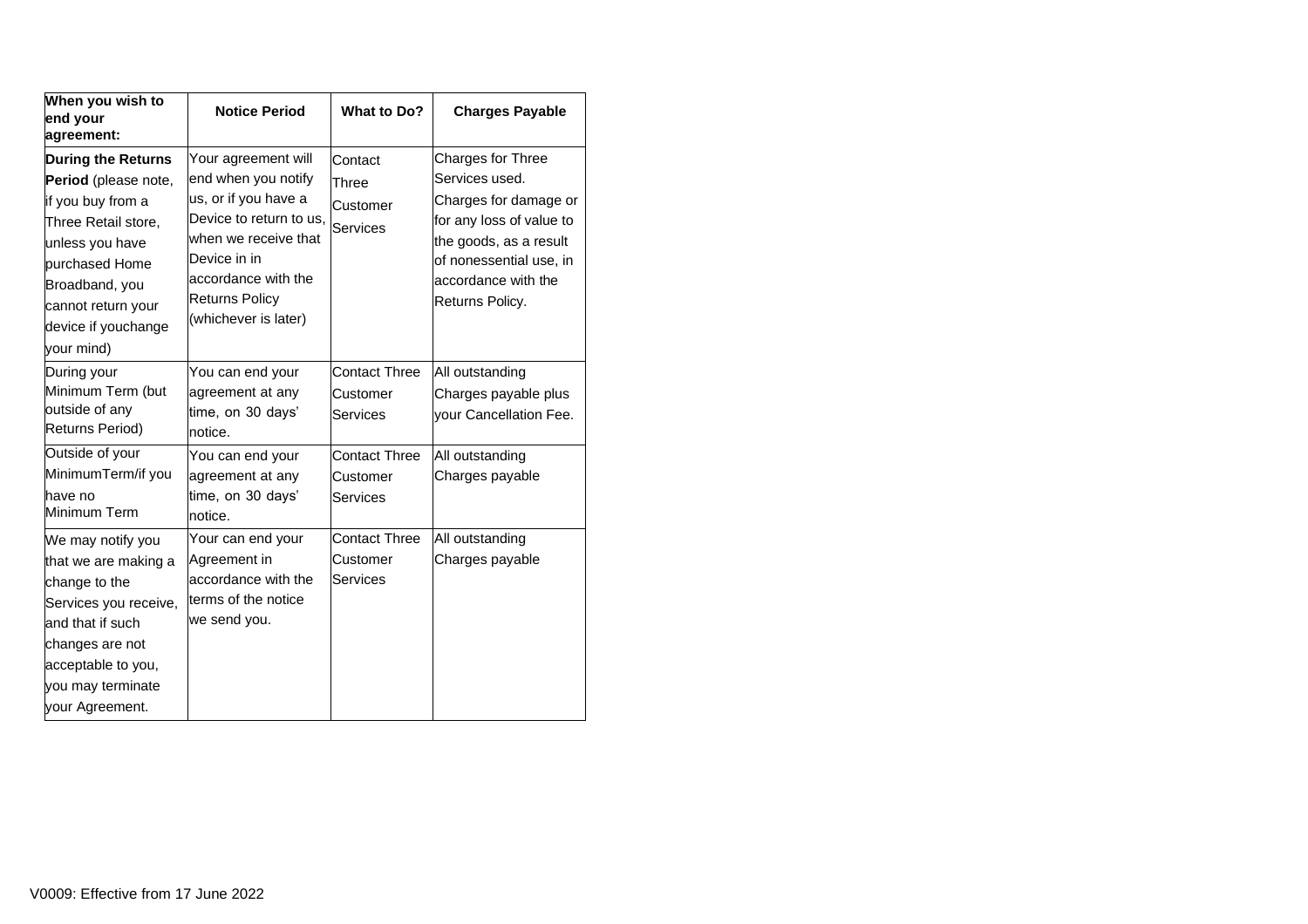either of us chooses to end the agreement in any of the ways set out in Section 10.

# **1. Who's who and what'swhat**

- 1.1 When we say:
	- (a) 'we', 'us' or 'our', we mean Hutchison 3G UK Limited, trading as 'Three', (company number 03885486), with its registered address at 450 Longwater

Avenue, Green Park, Reading, Berkshire RG2 6GF;

- (b) 'you' or 'your', we mean you, our customer whose name appears on the Welcome Letter;
- (c) 'agreement', we mean your agreement with us for the supply of Three Services. Section 2.1 explains what terms make up your agreement.
- 1.2 We've set out at the end of these Terms definitions of the capitalised words we use in these Terms.

# **2. About your agreement**

- 2.1 Your agreement is made up of these Terms and your Package (as set out in our Price Guide), along with any other terms laid down in additional Three Services. Additional terms may apply to any promotional or special offers.
- 2.2 Your agreement is personal to you. Unless we give you permission, you can't pass your rights or responsibilities to anyone else - even if we give you more than one SIM or eSIM Profile or you give your Device to others. It's your responsibility to make sure the SIMs or eSIM Profiles are only used to access Three Services as allowed under this agreement.
- 2.3 This agreement doesn't cover: (a) any products or services you buy while using Three Services;or (b) the supply of your Device.

# **3. When your agreement starts**

- 3.1 Your agreement for the provision of Three Services, starts when we Connect you to Three. By inserting your SIM or by scanning or otherwise entering the activation code from your eSIM QR Code you're expressly requesting that we provide you with the Three Services. For existing customers who have upgraded with us by signing up to a new agreement for a new Minimum Term, your new agreement will start on the day we accept your new request for Three Services, unless we agree an alternative date with you.
- 3.2 If you signed up to your new agreement through **Three.co.uk** or **Three Telesales** or **Three Customer Services** or if you have purchased Three Home Broadband through a Three retail store you may cancel your agreement within the Returns Period. If you use Three Services before you cancel you will be charged for them. Please remember that it can take up to 3 months for some international and Premium Services to be applied to your bill. Please see our Returns Policy at **Three.co.uk/Returns** for more information.
- 3.3 If your Package has a Minimum Term, you agree to remain Connected to Three for that Minimum Term. You have limited rights to end the agreement during the Minimum Term as set out in Section 10. If your Package doesn't have a Minimum Term, or your Minimum Term has ended, we'll supply you with Three Services until

**4. Changes to your agreement or prices**

- 4.1 Your Monthly Charge will be subject to an annual increase of 4.5% The annual increase will first appear on your April bill. An example of how this may impact you is set out in the Quick Summary of your Agreement above.
- 4.2 In addition to Section 4.1, we may change any of the terms of your agreement, including our Packages or Charges, as follows:
	- (a) we may discontinue or amend your Package or the Three Services in which case we will let you know no less than 30 days in advance (unless otherwise provided in this Agreement);
	- (b) we may need to change or introduce new Charges in respect of our Outside of Allowance Services, or Ancillary Services;
	- (c) we may need to change or introduce new Charges in respect of Additional Services or Add-ons and will publish any changes on the Three website. If any Add-ons effected have a recurring Charge, we'll let you know at least fourteen (14) days before the Charge changes;;
	- (d) where permitted or required to comply with law or regulation;
	- (e) as a result of any changes to services or increases in charges imposed on us by third parties e.g. changes to roaming costs or international call costs, where such changes are related to the costs/price increases charged to us by wholesale partners or providers; and/or;
	- (f) where a change is, in our reasonable determination, required to maintain or improve the quality or security of the Three Services.
- 4.3 Other than in respect of:
	- (a) a change to your monthly Charge in accordance with Section 4.1;
	- (b) changes under Section 4.2(e) (unless you are materially disadvantaged by such changes and we notify you in accordance with Section 4.4);
	- (c) changes to Ancillary Services which you have not opted to receive; or
	- (d) changes to an Additional Service or Add-on which is offered as an optional service for a minimum term of no more than 30 days;

where any proposed changes to the Agreement impact the Three Services you receive from us are not:

(a) exclusively for your benefit:

- (b) of a purely administrative nature that has no negative effect on you: or
- (c) directly imposed by law e.g. changes to VAT;

we will notify you of such proposed changes at least 30 days in advance of the proposed changes taking place.

- 4.4 Where we make changes under Section 4.2(e) which, in our reasonable determination are likely to materially disadvantage you, we will notify you of such proposed changes at least 30 days in advance of such proposed changes taking place (which shall be no more frequently than once per month).
- 4.5 Subject to Section 4.6 below, where we have provided you with notice under Section 4.3 or 4.4 above, you can, following receipt of any such notice and if such proposed changes are not acceptable to you, terminate your Agreement by giving

V0008: Effective from 17 June 2022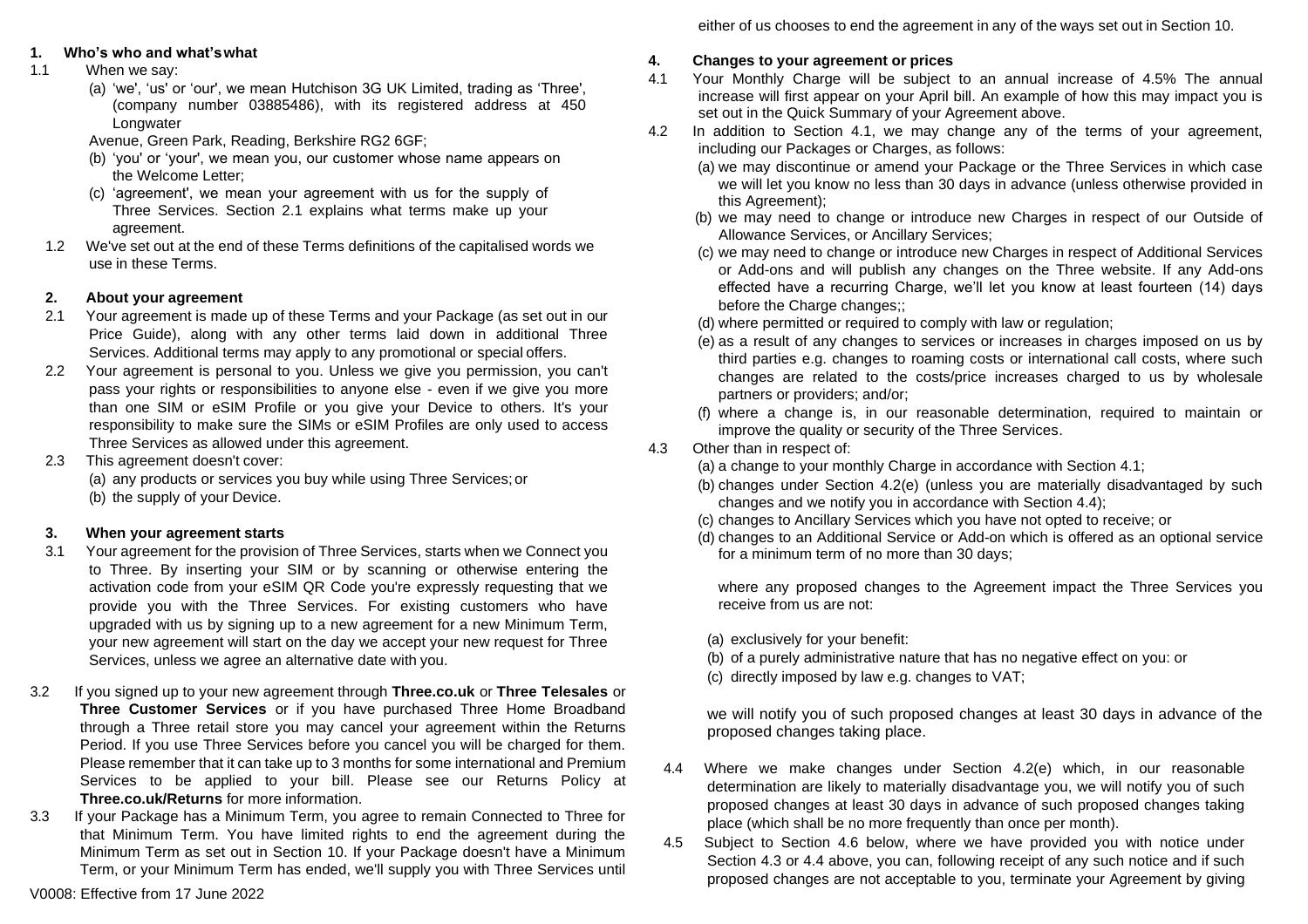notice to Three Customer Services or chose to switch providers within that 30 day notice period.

- 4.6 If you carry on using Three Services after the 30 day notice period provided in accordance with Section 4.3 or 4.4, you will be deemed to have accepted the change, and will not be able to subsequently terminate the Agreement.
- 4.7 If you terminate the Agreement in accordance with Section 4.5 during the 30 day notice period provided by Three, no Cancellation Fee will be applicable to such termination by you. If you terminate the Agreement for any other reason during the Minimum Term, a Cancellation Fee may be payable (as detailed in Section 11.2).

# **5. What we'll provide to you**

# **A Three Phone number and SIM or eSIM Profile**

- 5.1 We'll open an account for you and provide you with a SIM or eSIM Profile and a Three phone number.
- 5.2 We own each SIM and eSIM Profile, which remain our property at all times. You're being allowed to use the SIM or eSIM Profile by us on a limited licence to allow you to access Three Services.
- 5.3 Each SIM or eSIM Profile can only be used in Devices which are authorised by us for Connection to the Three Network. If you try to use the SIM in another device, it may damage the device and affect your usage (including making emergency calls). In these instances, we're not responsible for any such damage or usage problems.
- 5.4 You can move your existing phone number to Three. First, you need to ask your previous mobile network operator for your PAC, and then you will need to give your PAC to us. Once we've checked the details of your request, we'll tell you the date when your phone number will be moved to Three. If the move is delayed and the delay is our fault, you may be entitled to compensation in the form of a one-off reimbursement of a portion of your Charges.
- 5.5 You can move your Three phone number to another mobile network operator. First, you need to ask us for your PAC. Once we've checked the details of your request, we'll give you your PAC which must be used within the time specified. Your Three Services will be discontinued once your number has been successfully transferred. If you move your Three phone number to another mobile network operator within your Minimum Term (if you have one), you must pay us all the Charges you owe, plus any Cancellation Fee for your Package.

# **Three Services**

- 5.6 Once you're Connected to Three we'll provide you with access to Three Services.
- 5.7 You may also be able to upload and send your own content using Three Services. You grant us an irrevocable, royalty free, perpetual and worldwide licence to store, transmit or otherwise deal with any content you upload on Three Services.

V0008: Effective from 17 June 2022 5.8 We:

- (a) may change or withdraw some, or part, of Three Services from time to time. This may be because of changing technologies, obsolescence, new or different product features, changing content providers or the need to remove, replace or change content. Depending on the changes that we make, you may have a right too end this agreement, as explained in Sections 4 and 10.
- (b) may also determine how Three Services are presented and delivered to the Device or are otherwise made available to you. We can change the way they are presented, delivered or otherwise made available to you at any time;
- (c) may deploy traffic management measures, known collectively as TrafficSense™, across the Three Network to protect the network and to ensure an enjoyable internet experience for the vast majority of our customers. For details see Three.co.uk/trafficsense. We reserve the right to review and amend any such measures from time to time.

# 5.9 Access to the Emergency Services

- (a) You can make free calls to emergency services from your Phone in the UK by calling **999** or **112**. When you're outside of Three's coverage area in the UK, your Phone will try to locate another mobile network so that you can try to contact the emergency services (however, neither your mobile phone number nor your Location Data will be transmitted to the emergency services in these circumstances). If you need to contact the emergency services while you're roaming abroad, you will need to call **112** (this number is recognised by most mobile operators worldwide) or the local emergency services number if different (however, neither your phone number nor your Location Data will be transmitted to the emergency services in these circumstances). Emergency service calls can't be made using Skype (or certain other voice over IP services)on your Phone. If you want to call the emergency services, you will need to make a normal voice call from your Phone.
- (b) If you want to call the emergency services with our WiFi Calling service, please note that your call may be interrupted or end if you have a power cut or your internet connection fails. If you are having problems connecting with WiFi you may wish to use a mobile or fixed network connection (instead of WiFi) and/or register (and keep us up to date) on the address where you plan to use our WiFi calling services (so we have your latest location information to hand for emergency organisations in case of an emergency). You may also be asked to confirm or provide your location when making an emergency call (to help emergency organisations identify the services you need). Please also note that emergency service calls can't be made using Skype on your Phone.
- (c) If you have difficulties hearing or are speech impaired and you need emergency assistance, you can send a text message with details of your location to **999** or **112**. The text will be converted and passed to the appropriate emergency service but you will need to register your Phone before you can use this service. Details on how to do this are available [at](http://www.emergencysms.org.uk/) [www.emergencysms.org.uk](http://www.emergencysms.org.uk/)
- (d) If you have a Device, other than a phone, such as a Tablet, which is capable of making telephone calls, you may be able to use this to make free calls to emergency services in the UK by calling **999** or **112**, however your Location Data may not be transmitted to the emergency services in thesecircumstances.
- (e) If you have a Device that operates on Android operating system 2.3 and above, on calling **999** or **112** while in the UK and connected via the Three Network, your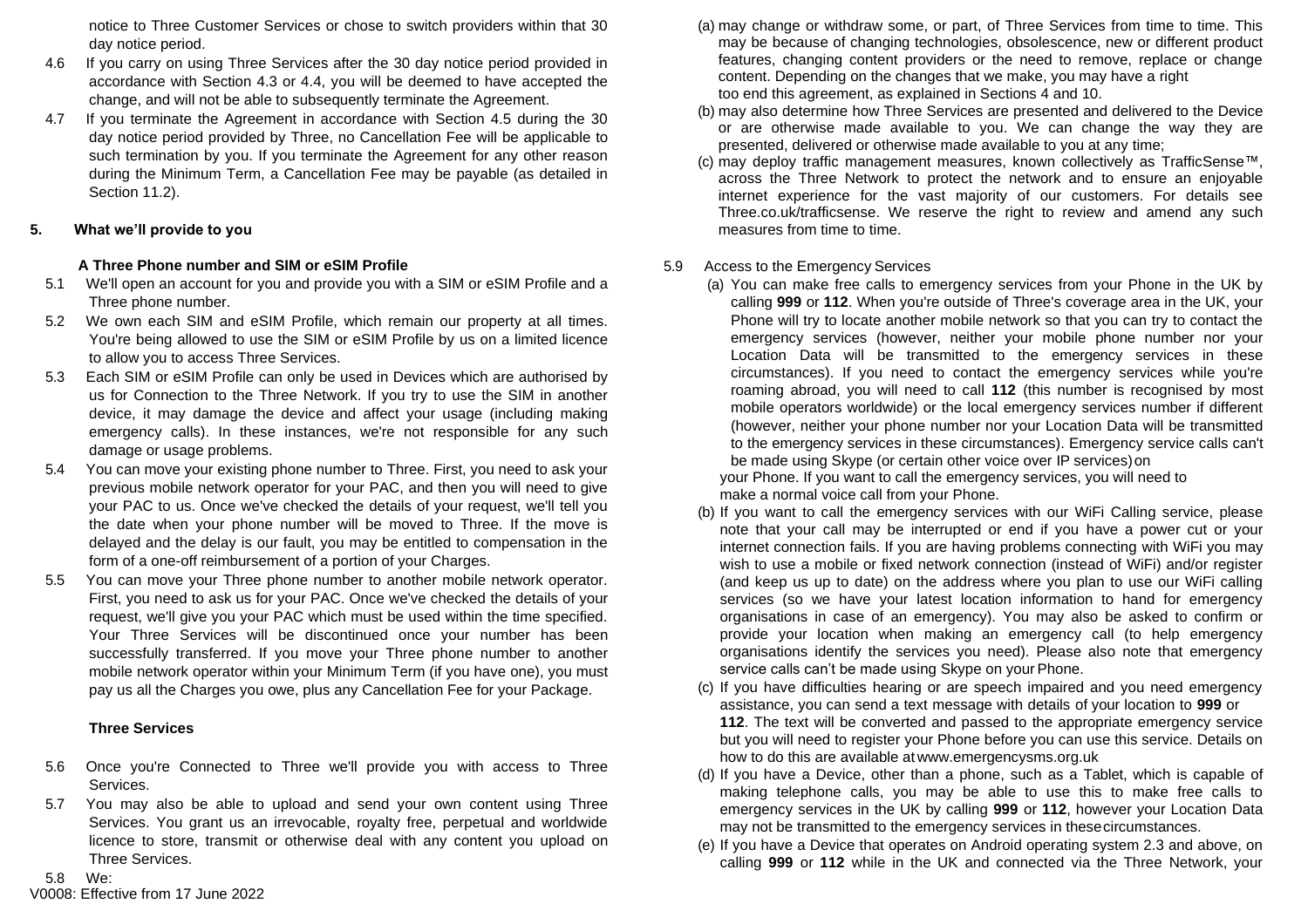Location Data may be automatically transmitted to the emergency services to help them locate you in an emergency.

- 5.10 Coverage and network speeds
	- (a) We'll always try to make Three Services available to you. However, there may be areas where you don't have access to all Three Services or where coverage is otherwise limited or unavailable or network speeds are slower than expected. For more information about coverage see Three.co.uk/coverage
	- (b) The data speeds that you'll experience on our network will vary due to a number of factors including your distance from the nearest mast, your location in a building, local geography, congestion and the type of equipment that you're using

for example, you'll only be able to enjoy 4G speeds if you're in a 4G coverage area and using a 4G device.

# 5.12 Broadband Speeds

- (a) Our advertised and estimated maximum upload and download speeds for our broadband internet services, provided as part of the Three Services, are set out in our estimated broadband speeds table, available at: [www.three.co.uk/broadband-](http://www.three.co.uk/broadband-speeds) [speeds](http://www.three.co.uk/broadband-speeds)
- (b) We do not guarantee that our broadband service will achieve any specific speeds. The speeds achieved by our broadband service will depend on factors such as your geographic location, the type of walls and windows in your building, the number of people using the network, the external environment, and the correct setup of your hub.
- (c) We may implement measures to manage the traffic across our network in exceptional circumstances to prevent impending network congestion and/or mitigation the effects of any exceptional or temporary network congestion. We may also implement traffic management measures in order to meet our legal obligations, preserve the integrity and security of our networks, services, or terminal equipment, or to provide you with any particular services you have requested. For more information on traffic management on our network, please visit:

[http://support.three.co.uk/mobiledocs/Support/Signal\\_and\\_coverage/our\\_netw](http://support.three.co.uk/mobiledocs/Support/Signal_and_coverage/our_network/TrafficSense_facts_document.pdf) [ork/Tr](http://support.three.co.uk/mobiledocs/Support/Signal_and_coverage/our_network/TrafficSense_facts_document.pdf) [afficSense\\_facts\\_document.pdf](http://support.three.co.uk/mobiledocs/Support/Signal_and_coverage/our_network/TrafficSense_facts_document.pdf)

- (d) The variability of the download and upload speeds achieved, and the technology used to access the broadband services, may affect your experience of our services and your ability to access and distribute information and content, and use and provide applications and services.
- (e) In the event that you experience continuous or regularly recurring disruption to the broadband services you may be entitled to a price reduction based upon the period of the disruption, in accordance with Section 5.13 Disruption to Three Services.
- 5.13 Disruption to Three Services

(a) Due to the nature of mobile technology, there may be situations when Three Services aren't always available, or the quality or network speeds are affected and so we cannot guarantee continuous fault-free service. For example:

when we need to perform upgrading, maintenance or other work on the Three Network or Three Services;

when you move outside Three's 3G or 4G service area while you're on a call (in this case calls may end) or using data (in this case, your connection may be lost);

iii) when you're in areas not covered by the Three Network. In this case, Three Services relies on other operators' networks, over which we have no control; and

iv) because of factors outside our control, such as the features or functionality of your Device, legal or regulatory requirements, lack of capacity, interruptions to Three Services from other suppliers, faults in other communication networks, the weather or radio interference caused by hills, tunnels or other physical obstructions.

(b) In the event that you experience continuous or regularly recurring disruption to Three Services (such as where your access to Three Services is limited or unavailable) you may be entitled to a price reduction based upon the period of the disruption. This may take the form of a partial or full credit or a refund of your Monthly Charge. To receive a credit or refund you'll need to report to us a disruption on the Three Network in order that we may investigate your concerns, consider the extent to which you use the Three Services in question and measure the disruption against your typical usage history. An alternative means of accessing the disrupted Three Service (for example, using Three InTouch Wi- Fi Calling or Home Signal) must also be unavailable to you. This is without prejudice to any remedies which may be available to you under consumer law (as explained more fully at Section 12.3) or general contract law, including damages or early termination of this agreement (where the disruption to Three Services is very serious). Please contact us as set out in Section 7 (Your Rights

- Complaints) and we'll work with you to find an appropriate resolution for your particular circumstances.

# 5.15 **Goodwill gesture or credit**

Unless otherwise stated to you in writing, if we apply a monetary goodwill gesture or credit to your account during the course of your agreement, such monetary goodwill gesture or credit may not be redeemed for cash and may solely be redeemed against your use of Three Services.

# **6. What you'll do in return - Personal Security**

- 6.1 As we own the SIM and it remains our property at all times, you must ensure that you keep it safe and secure whilst it's in your possession and you must ensure that you're able to return it to us, if required. We may charge you for any replacement SIM (as set out in our Price Guide).
- 6.2 You must keep all PINs and passwords secure and confidential. You're also responsible for the security of your Device and must make sure that you keep it secure (see the Device manufacturer's user guide for details of how to keep your Device secure). You must also keep any PINs or passwords for any services you access through your Device secure and confidential.
- 6.3 You should immediately change your PIN or password if you become aware that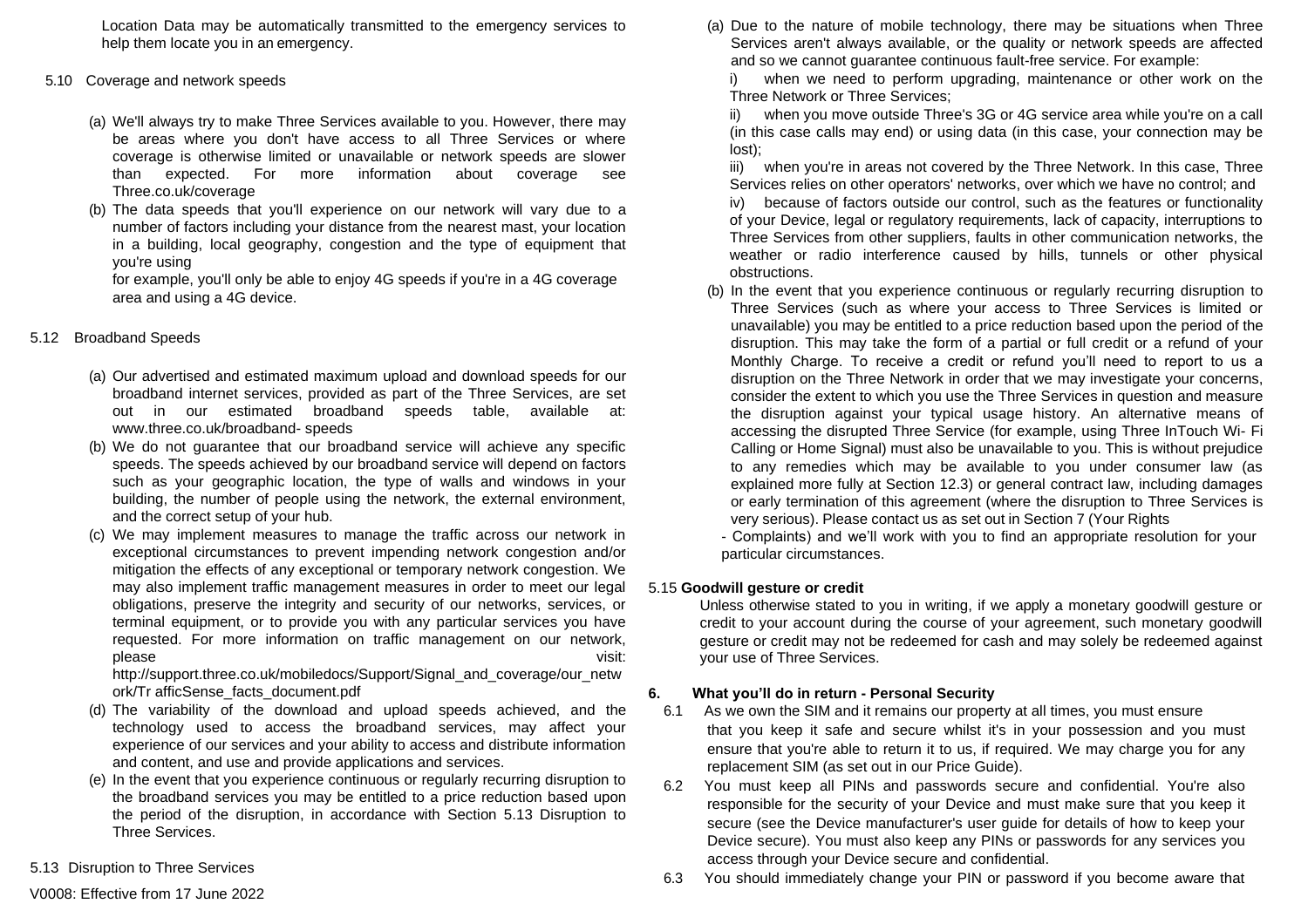someone is accessing Three Services on your account without your permission.

# **Responsible use - How you use the Three Services**

- 6.4 You may only use Three Services:
	- (a) as set out in this agreement; and
	- (b) for your own personal use. This means you must not resell or commercially exploit any of Three Services or our content.
- 6.5 You mustn't use Three Services, the SIM, the eSIM Profile or Three phone number or allow anyone else to use Three Services, the SIM, the eSIM Profile or Three phone number for illegal or improper uses. For example:
	- (a) for fraudulent, criminal or other illegal activity;
	- (b) way which breaches another person's rights
	- (c) including copyright or other intellectual property rights;
	- (d) to copy, store, modify, publish or distribute Three Services or their content, except where we give you permission;
	- (e) to download, send or upload content of an excessive size, quantity or frequency. We'll contact you if your use is excessive;
	- (f) in any way which breaches any security or other safeguards or in any other way which harms or interferes with the Three Network, the networks or systems of others or Three Services; or
	- (g) to use or provide to others any directory or details about Three customers.
- 6.6 You must always co-operate with us and follow our reasonable instructions to ensure the proper use and security of your account. This includes (but is not limited to) any instructions from us to update the settings on your Device and any instructions regarding the use of your plan, as set out in your Price Guide (available at [www.Three.co.uk/priceguide\).](http://www.three.co.uk/priceguide)
- 6.7 If anyone makes, or threatens to make, any claim or issue legal proceedings against you relating to your use of Three Services, you will, notify us of this immediately and, at our request, immediately stop the act or acts complained of. If we ask you to, you must confirm the details of the claim(s) in writing.
- 6.8 We may publish an acceptable use policy which provides more details about the rules for use of certain Three Services:
	- (a) to ensure that use of Three Services either in the UK or in our Go Roam destinations is not excessive;
	- (b) to combat fraud; and
	- (c) where Three Services we offer or may introduce require certain rules to ensure they can be enjoyed by all our customers.

Any such policy will be available on our website and may be changed from time to time.

# **Responsible use - How you use the Messaging and Storage Services**

- 6.9 While using the Messaging Services, you must not send or upload:
	- (a) anything that is copyright protected, unless you have permission;
	- (b) unsolicited bulk or commercial communications or other unauthorised communications, or knowingly send any viruses; or
	- (c) anything that is obscene, offensive, abusive, defamatory, menacing, harassing, threatening or is unlawful in any other way.
- 6.10 We may put limits on the use of certain Three Services, such as Messaging Services or Storage Services. For example, we may limit the size of messages or storage space.
- 6.11 While we have no obligation to monitor the Messaging Services or Storage Services, if you exceed our published use limits, or we're made aware of any issues with your use of these Three Services (for example, if we're made aware that you're using Three Services in any of the ways prohibited in Section 6.8 above) we reserve the right to remove or refuse to send or store content on your behalf. You may still be charged for any content which is blocked or removed.

# **Responsible use - How you use the Age Restricted Services**

- 6.12 If you're under 18, you're not allowed to access our Age Restricted Services.If you're 18 or over and you access the Age Restricted Services, you mustn't show or send content from the Age Restricted Services to anyone under 18. You must also ensure that you've deactivated any access to Age Restricted Services if you let anyone under 18 use your Device.
- 6.13 You accept that we cannot control access to age restricted services obtained over WiFi.

# **Responsible use - How you use the Three Services outside the UK**

- 6.14 If you use Three Services from a country outside the UK:
	- (a) your use of Three Services may be subject to laws and regulations that apply in that other country, and we're not responsible for your failure to comply with those laws or regulations;
	- (b) you will be roaming on another operator's network so:
		- i) you may not receive the same level of coverage and speed as you're used to on the Three network. We have no liability if you're unable to access services abroad, or if the quality of any other operator's network services differs from those provided on the Three network and;

ii) we accept no responsibility for information processing when it leaves our control.

- 6.15 Use of Three Services in our Go Roam destinations is subject to our fair use policies, as published in your Price Guide, which may be updated from time to time. See [www.Three.co.uk/priceguide](http://www.three.co.uk/priceguide) for full details:
	- (a) For customers who joined us before 1 October 2021, if you use Three Services in our Go Roam in Europe destinations, you can use a portion of your data allowance each month at no extra cost, as set out in your Price Guide. Any use in excess of this monthly fair use limit, but within any available data allowance, will be subject to a surcharge, as set out in your Price Guide. There are no fair use limits for calls made or texts sent to standard mobile or landline numbers within our Go Roam in Europe destinations or back to the UK.
	- (b) For customers who joined us before 1 October 2021, if you use Three Services in our Go Roam Around the World destinations, you can use a portion of your allowance of voice minutes, texts and data each month at no extra cost, as set out in your Price Guide. If you exceed this monthly fair use limit for data, your data usage may be blocked in our Go Roam Around the World destinations until your next billing period. If you exceed any of these fair use limits for any two months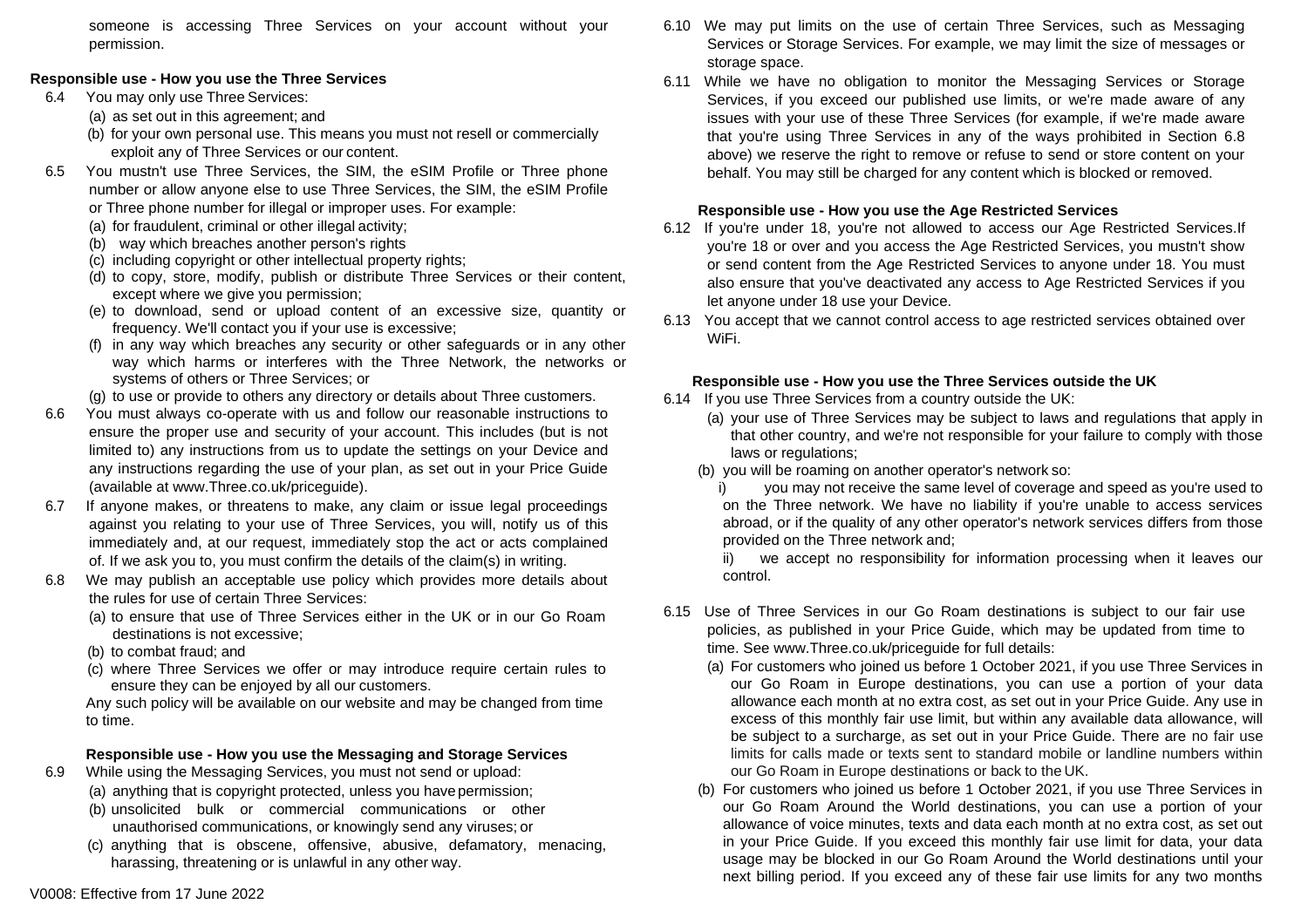within a rolling 12-month period, we have the right to suspend international roaming on your account, meaning you will no longer be able to use your device or allowances abroad. We'll let you know in advance if this is likely to happen.

- (c) If you roam exclusively in one or more of our Go Roam destinations (including both Go Roam in Europe and Go Roam Around the World) for any two complete months in a rolling 12-month period, we may suspend international roaming on your account, meaning you will no longer be able to use your device or allowances abroad. We'll let you know in advance if this is likely to happen. If you spend a full month abroad but some of that time is spent in a destination that isn't included in Go Roam, this fair use policy won't apply.
- 6.16 You may accidentally roam if you're in an area close to national borders because your Device picks up a network signal across the border. If this is the case then you may be charged as if you were roaming on an international network.

### **Paying your Bills**

- 6.17 You must pay us all Charges in connection with all Three Services which are accessed using the SIM or eSIM Profile we supply to you. You must pay the Monthly Charge, whether or not your allowance of voice minutes, text messages and/or data are consumed by you or by another person, with or without your permission. You must also pay for all Three Services which don't involve a conversion of voice minutes, text messages and/or data within your allowance and which are accessed using the SIM or eSIM Profile we supply to you or which are accessed using your Device, whether the Three Services are accessed by you or by another person, with or without your permission. If your SIM and/or Device is lost or stolen you remain responsible for all the Charges to your account until you tell us what happened and arrange for your SIM, eSIM Profile and/or Device to be deactivated.
- 6.18 We'll send you a bill on a periodic basis and this will usually be done monthly. However, we may change this period, and we would give you at least 14 days' notice of this.
- 6.19 Your bill will normally include your Monthly Charge for your Package for the next billing period and any administration fees along with Charges for your use of the Three Services in the UK in the last period and outside the UK in prior periods (if not within your allowance). If your Package includes an allowance, this will be made up of voice minutes, text messages and/or a certain amount of data each month. If you haven't usedall of that monthly allowance by the time we bill you, it will expire and your monthly allowance will then start again on each monthly bill date (which you will see on your bill).
- 6.20 Charges on your bill are shown inclusive of VAT (where appropriate), unless you're a business customer, in which case, VAT will be added to your bill where appropriate.
- 6.21 You must make your payment by the due date and by one of the payment methods stated on your bill. If you choose to pay by a Recurring Payment Method, you will benefit from a monthly discount (as set out in our Price Guide. See also Section 6.24). However, we may also submit an interim bill or require

an immediate payment if we think you have exceeded a reasonable limit on your account. Your bill will state the amount of the Charges due from you and the due date by which you must make payment. If you fail to pay your account on time, you will be breaking your agreement and we may Suspend or Disconnect you. In this case, you will have to pay any outstanding Charges. We may set a credit limit on your account. If you exceed the credit limit we set, we may Suspend any or all of the Three Services you use until you've made a payment to your account. You shouldn't use the credit limit for budgeting as the amount you owe isn't capped or limited by any credit limit we set.

6.22 We may need to take legal or other collection action against you for non- payment of Charges. This could mean you have to pay our reasonable costs and expenses, or the reasonable costs and expenses of our assignees, including legal and administration costs. Interest may be added on a daily basis to any unpaid Charges and costs, at 2% per annum above the base rate of HSBC Bank plc, from the date payment is due until it is received.

6.23 As a condition of signing up to Three Services, we require you to set up a direct debit to pay your Charges and you will benefit from a discount to your Monthly Chargeif you pay by this efficient means. In order to maintain this discount, you must continueto have a valid direct debit or other Recurring Payment Method in place. If you don't have a Recurring Payment Method in place, and pay us by other means, you won't benefit from the discount. Please see the Price Guide for further details of the discount amount and Recurring Payment Methods we accept.

6.24 Three will notify you at least 30 days in advance of any change in your payment date.

# **7 Your Rights - Complaints**

- 7.1 If you're unhappy about any aspect of Three Services, you should contact Three Customer Services.
- 7.2 We'll investigate any complaint in accordance with our customer complaints code, after which we'll contact you with the results. A copy of our customer complaints code can be viewed on our website at Three.co.uk/complaints or you can request a copy by contacting Three Customer Services. If we are unable to resolve your complaint, you may, depending on the nature of your complaint, be entitled to ask Ombudsman Services: Communications to consider your complaint for you. Their website address is: https://www.ombudsma[n-services.org.](https://www.ombudsman-services.org/)
- 7.3 See Section 13 for information about data protection and privacy complaints.

# **8 Our Rights - Intellectual Property**

- 8.1 All rights in Three Services and their content, belong to us, or our licensed source, such as a content provider. We reserve all our rights.
- 8.2 The 'Three' trademark and other related images, logos and names are proprietary marks of our group of companies. We reserve all our rights.

# **9 Suspension of Three Services**

- 9.1 We may Suspend any or all of the Three Services you use without notice if:
	- (a) we reasonably believe you've provided us with false or misleading details about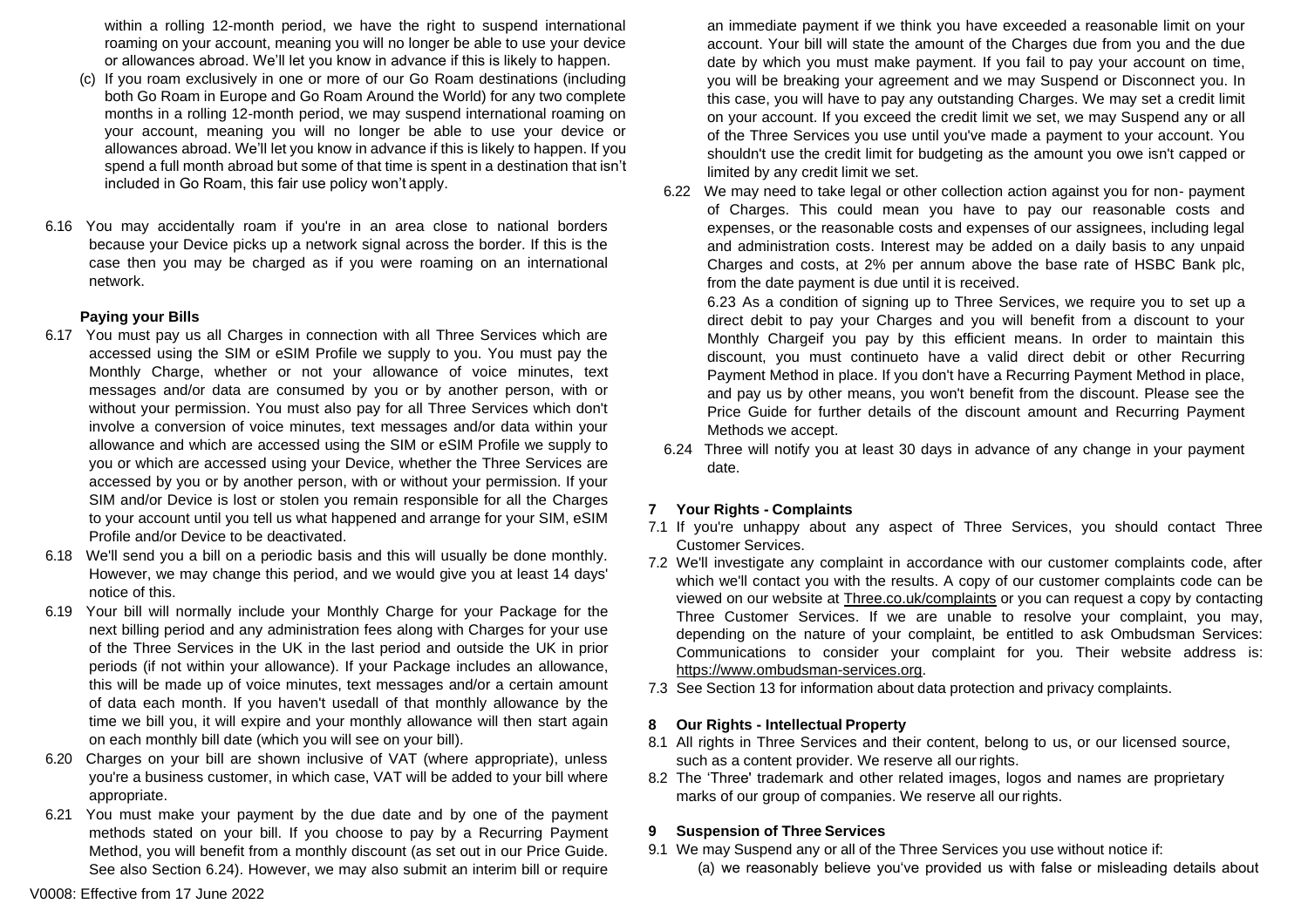yourself as set out in Section 13;

- (b) we advise you that your excessive use of Three Services (as may be defined in accordance with Section 6.7 above) is causing problems for other users, and you're continuing to use Three Services excessively;
- (c) we believe your Device, SIM or eSIM Profile has been lost, stolen or is being used in a way not allowed by this agreement;
- (d) we reasonably believe that you've used Three Services, the SIM(s), the eSIM Profile(s) or a Three phone number for illegal or improper purposes in contravention of our responsible use requirements in Section 6 above;
- (e) we receive a serious complaint against you which we believe to be genuine (for example, if we receive a complaint that you're using Three Services in any of the ways prohibited in Section 6); or
- (f) we're required to Suspend your Three Services by the emergency services or other government authorities.
- 9.2 In addition to the circumstances set out in Section 9.1, we may also Suspend any or all of the Three Services you use without notice if:
	- (a) you haven't paid our Charges on time, or if you've previously failed to pay your Charges on time; or
	- (b) you've exceeded any credit limit that we may have set for you (as set out in Section 6.20 above); or
	- (c) you have insufficient credit in your account to cover Charges you agreed to pay in advance.

Additionally, we reserve the right to Suspend any other account(s) you have with us,if we reasonably believe that you will be unable to pay the relevantCharges.

- 9.3 We may end any calls that you make that are longer than 2 hours' duration in order to prevent you from incurring excessive, inadvertent costs.
- 9.4 We may turn off your Messaging Services if they're inactive for an extended period of time - we'll let you know before this happens. If we do turn off your Messaging Services we'll have no obligation to maintain any of the content in your Messaging Services, or to forward any unopened or unsent messages to you, or anyone else.
- 9.5 If we Suspend any or all of your Three Services, you will still be able to make emergency calls (unless they've been Suspended at the request of the emergency services).
- 9.6 If your Three Services are Suspended, we may agree to re-Connect you if you ask us to do so and there may be a re-Connection Charge for this.

# **10 Ending this agreement and Disconnection of ThreeServices**

- 10.1 You may end this agreement in the following ways:
	- (a) in certain circumstances under our Returns Policy which can be found at **Three.co.uk/returns.** You will need to get in touch with Three Customer Services to arrange Disconnection;
	- (b) at any time during your Minimum Term (if you have one) by giving notice to Three Customer Services 30 days before the date you want to end the agreement. You must pay us all the Charges you owe, plus any Cancellation Fee for your Package (as set out in the Price Guide);
	- (c) at the end of your Minimum Term or any time after your Minimum Term has expired, or if you don't have a Minimum Term, provided you give notice to Three Customer Services at least 30 days before the date you want to end

the agreement. A Cancellation Fee won't be charged;

- (d) where entitled to do so under Section 4.5.
- 10.2 We may end this agreement in the following ways:
	- (a) by giving you at least 30 days' notice if your Package doesn't have a Minimum Term, or the Minimum Term has ended;
	- (b) immediately in the following cases:

(i) if we have the right to Suspend your Three Services on any of the grounds in Section 9 and we believe that the grounds are serious and have not been, or are unlikely to be, rectified;

(ii) if we believe that your communications with Three Customer Services or any of our retailers or agents, or your use of our Three Services, are jeopardising the operation of the network, or are of an unacceptable nature;

(iii) if we reasonably believe you won't be able to pay your bill. This could result from a failure to pass one of our credit assessments; or

(iv) in the event of your bankruptcy or insolvency;

and, in any of these circumstances, you have to pay all the Charges you owe up until we Disconnect you;

(c) if we no longer have access to other operators' networks which we need to provide Three Services, or if we're no longer able to provide Three Services due to factors beyond our control or because we cease business. If reasonably possible under these circumstances, we will endeavour to provide you with such notice as is practical.

10.3 If your Device is dual SIM compatible and your SIM or eSIM Profile is Suspended or Disconnected by us because you haven't complied with certain terms of your agreement, we may also Suspend or Disconnect the other SIM or eSIM you are using in your Device.

# **11 Effect of this agreement ending**

- 11.1If this agreement ends, we'll close your account and Disconnect you and you won't be able to use Three Services or make emergency calls.
- 11.2You must immediately pay all Charges you owe up to the date the agreement ends. If we end the agreement due to your conduct, the Charges will include a Cancellation Fee. Where you have terminated the Agreement within the Minimum Term (except as set out in Section 4.6), the Charges will include a Cancellation Fee.
- 11.3We may bill you up to 4 months following the Disconnection of your account, in respect of Charges that were incurred during your agreement with us, but not billed prior to the date of Disconnection. In accordance with Section 6.16, you must pay us all Charges in connection with all Three Services which are accessed using the SIM or eSIM Profile we supplied to you.
- 11.4Following termination of your agreement, in the event that your account has a credit balance (not including any balances detailed in 5.14) of fifty pence or less and that balance remains unclaimed for a period of 3 months we reserve the right to donate that amount to a charity we designate. In the event that your terminated account has a higher credit balance after a substantive period of time, we reserve the right to donate such amount to charity if we have tried to refund you and/or contact you to return the unclaimed credit balance and have failed to do so having made all reasonable efforts.
- **12 Liability**

**Limits on our liability**

V0008: Effective from 17 June 2022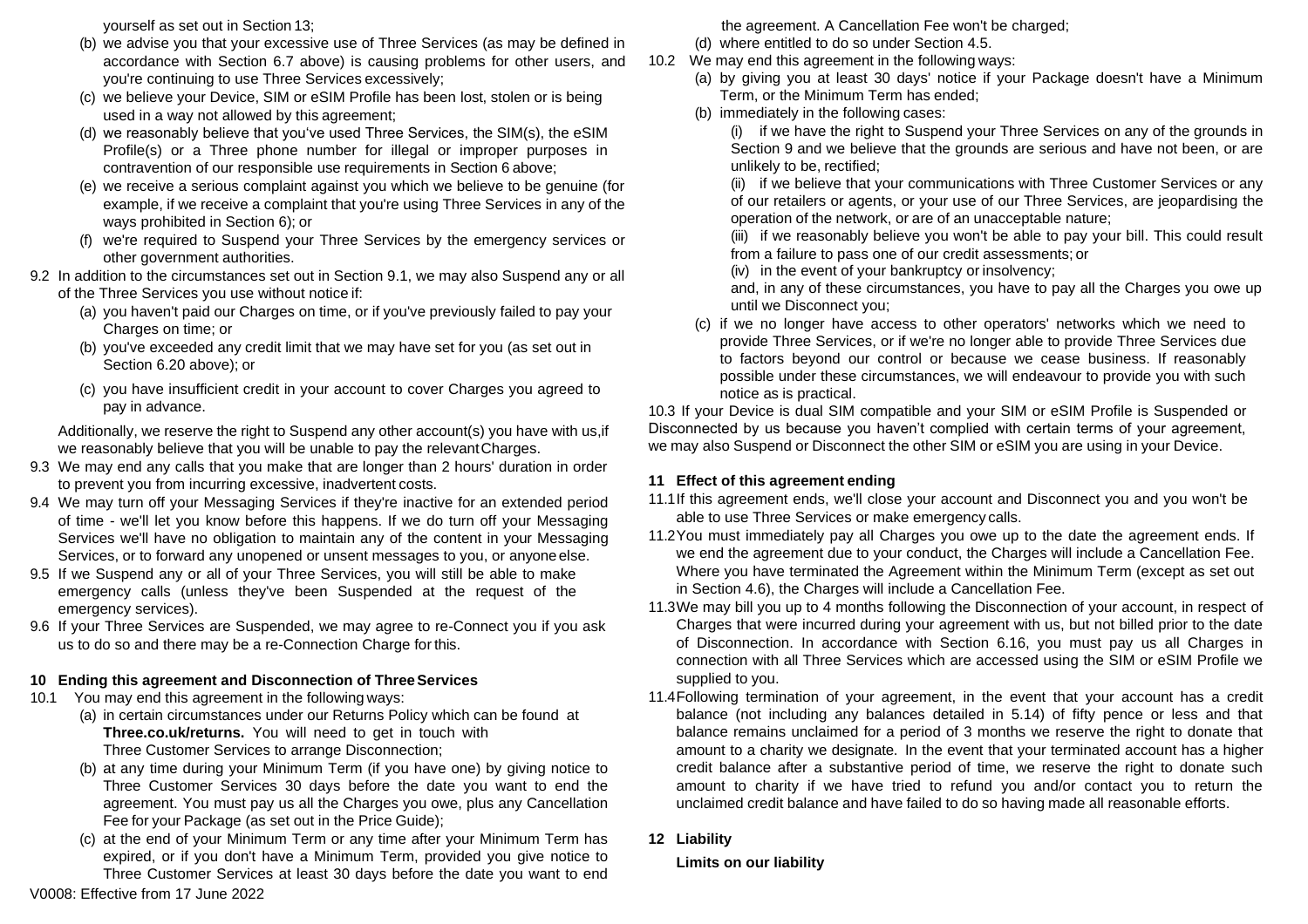- 12.1All of our obligations to you relating to Three Services are set out in your agreement. If you wish to make any change to this agreement or rely on any other term, you must obtain our agreement to the change of term in writing.
- 12.2 Except as set out in 12.3:
	- (a) all other terms, conditions and warranties relating to Three Services are excluded;
	- (b) our entire liability to you for something we do or don't do will be limited to £3,000 for one claim or a series of related claims;
	- (c) we're not liable for any loss of income, business or profits, or for any loss or corruption of data in connection with the use of Three Services. We're not liable for any loss or damage that was not reasonably foreseeable when you entered into the agreement; and
	- (d) we're not liable for any service, goods and content you may take from third parties, including if they are defective or deficient, and any dispute with a third party will not affect your obligations to us.
- 12.3Nothing in this agreement removes or limits our liability for fraud, death or personal injury caused by our negligence or for any liability which can't be limited or excluded by law. If you're a consumer, you also have other legal rights and remedies that apply in addition to any provided to you under Clause 5.13.2 of this agreement or at common law. Some of the key legal rights you have as a consumer are contained in the Consumer Rights Act 2015, which provides legal remedies to you where we have, for example, not exercised reasonable care and skill in providing Three Services, or where goods or digital content we supply to you are faulty or not as described. These remedies may include, for example, the right to ask us to fix the problem or to a price reduction. Consumer law also gives you rights if we provide you with misleading information that leads you to enter into a contract with us. For more information on your legal rights (also known as your statutory rights), contact your local authority Trading Standards Department or Citizen's Advice Bureau.

# **Three Services - Area where we have no responsibility**

12.4We'll try to ensure the accuracy, quality and timely delivery of Three Services. However:

- (a) we accept no responsibility for any use of, or reliance on, Three Services, or for any disruptions to, or any failures or delays in, Three Services. This includes, without limitation, any alert services or virus detection services; and
- (b) subject to Section 12.3 we don't make any representations as to the accuracy, comprehensiveness, completeness, quality, error free nature, compatibility, security or fitness for purpose of Three Services. They are provided to you on an 'as is' basis.
- 12.5 We won't be liable:
	- (a) for any loss you may incur as a result of someone using your PINs or passwords with, or without, your knowledge; or
	- (b) if we cannot carry out our duties, or provide Three Services, because of something beyond our control.

# **Others' content and Services - Areas where we have no responsibility.**

12.6 You may be able to use Three Services:

- (a) to upload, email or transmit content; and
- (b) to access content which is branded or provided by others and to obtain goodsand services from others, which may be in a digital form. Where we provide you with such access, all we do is transmit the content to you and we don't exercise control over the content, goods or services. We're not responsible orliable in any way for, and don't endorse, any of this content, goods or services, including any content, goods and/or services that you may pay for using Three Services. You also accept that we have no responsibility for information you supply to third parties who provide content, goods or services on the Three Network.
- 12.7 This Section 12 will apply even after this agreement has ended.

# **13 Privacy Notice and Your Information**

- 13.1 We are the data controller of Your Information (as defined in Section 13.5) collected through your use of the Three Services for the purpose of UK data protection law. We'll only use Your Information in accordance with this notice andapplicable UK data protection and privacy laws. Please read all of this notice andfeel free to contact us at the address in Section 13.8 below with anyquestions.
- 13.2 Whenever you provide us with personal information about yourself, you agree that it will be true, complete and accurate. You must tell us if this informationchanges.
- 13.3 If you provide us with information about another individual or register a Device inthe name of another individual you must have their agreement to do so or be acting with legal authority.
- 13.4 If we reasonably believe that you have supplied us with false or inaccurate information, or if we suspect fraud, we may delay your Connection or suspend your access to Three Services until an investigation has been completed to our satisfaction.
- 13.5 In order to supply you with Three Services under this agreement, we may process Your Information. By "Your Information" we mean personally identifiable information:
	- (a) that you give us or that we obtain about you as a result of any application or registration for, and use of, Three Services. It may include your name, currentand previous address(es), date of birth, phone and fax numbers, gender, email address, employment and lifestyle information, bank and credit or debit card information, and information obtained from credit reference and fraud prevention agencies, marketing organisations and those who provide services to us, and may include information from other countries;and
	- (b) acquired and processed about your use of Three Services while you're a customer of Three, including Location Data, your Communications Data, dynamic IP addresses, your phone number, the unique code identifying your Phone and SIM or eSIM Profile, and your account information, including contact history notes.
- 13.6 Some of Your Information may be classified as "sensitive" (such as visual or hearing impairments) and we'll ask your permission if we wish to use or share this information.
- 13.7 When you make a call, the calling line identity ("CLI") of your phone (your Three phone number) will be displayed on the phone of the person you call. If you don't wish your CLI to be displayed and/or transmitted you should check your user guide or contact Three Customer Services. Your CLI cannot be blocked when calling the emergency services, or when sending a text, picture, or video message.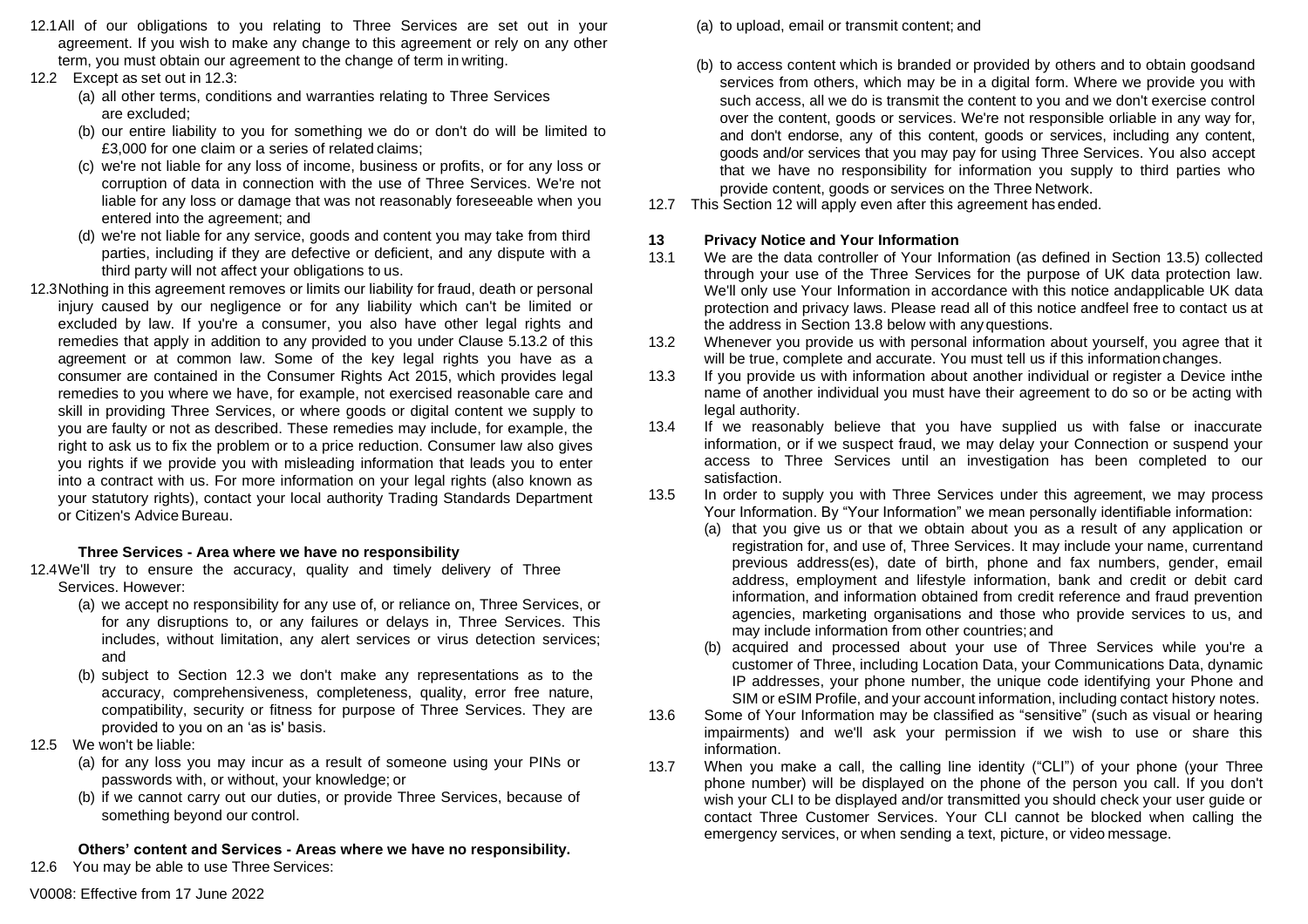- 13.8 You must keep any passwords and PIN numbers relating to your Three account and Three Services safe and secure. You must not share them with anyone else. If you find or suspect that anyone else knows your passwords or PIN numbers, or can guess them, you must contact us immediately and ask us to change them. This is your responsibility.
- 13.9 If you have any questions about this notice or the way in which Your Information is processed, please contact our Data Protection and Privacy Officer, by writing to Hutchison 3G UK Ltd, 450 Longwater Avenue, Green Park, Reading, Berkshire, RG2 6GF or by sending an email to DPA.Offi[cer@three.co.uk](mailto:DPA.Officer@three.co.uk)
- 13.10 We may be required to process Your Information to comply with our legal requirements, to enable us to fulfil the terms of our contract with you or in preparation of us entering into a contract with you. If you do not provide the relevant information to us, we may not be able to provide the service toyou.

#### **Your Information received from other sources**

13.11 We may receive personal data about you from credit reference agencies, fraud prevention agencies, marketing partners, the electoral register and other commercial partners who may deliver services to us.

#### **Use of Your Information.**

13.12 Your Information may be used by us, our employees, service providers and disclosed to third parties for the purposes set out below. For each of these purposes, we have set out the legal basis on which we use Your Information.

#### **(a) Credit Referencing, Identity Checks and FraudPrevention**

- (i) In order to process your application, we will perform credit and identity checks on you with one or more credit reference agencies ("CRAs") such as Call Credit, Experian and Equifax. To do this, we will supply your personal information to CRAs and they will give us information about you. This will include information from your credit application and about your financial situation and financial history. CRAs will supply to us bothpublic (including the electoral register) and shared credit, financial situation and financial history information and fraud prevention information. We will use this information to:
	- Assess your creditworthiness and whether you can afford to take the product;
	- Verify the accuracy of the data you have provided to us;
	- Prevent criminal activity, fraud and money laundering;
	- Manage your account(s);
	- Trace and recover debts; and
	- Ensure any offers provided to you are appropriate to your circumstances.

We will continue to exchange information about you with CRAs while you have a relationship with us. We will also inform the CRAs about your settled accounts. If you borrow and do not repay in full and on time, CRAs will record the outstanding debt. This information may be supplied to other organisations by CRAs. When CRAs receive a search from us they will place a search footprint on your credit file that may be seen byother lenders.

If you are making a joint application, or tell us that you have a spouse or financial associate, we will link your records together, so you should make sure you discuss this with them, and share with them this information, before lodging the application. CRAs will also link your records together and these links will remain on your and their files until such time as you or your partner successfully files for a disassociation with the CRAs to break that link.

The identities of the CRAs, their role also as fraud prevention agencies,the data they hold, the ways in which they use and share personal information, data retention periods and your data protection rights with the CRAs are explained in more detail in the Credit Reference Agency Information Notice ("CRAIN"). CRAIN is also accessible from each of thethree CRAs – clicking on any of these three links will also take you to thesame CRAIN document: Callcredit [www.callcredit.co.uk/crain;](http://www.callcredit.co.uk/crain%3B) Equifax [www.equifax.co.uk/crain;](http://www.equifax.co.uk/crain%3B) Experian [www.experian.co.uk/crain.](http://www.experian.co.uk/crain)

We'll use a combination of credit scoring and/or automated decision making systems when assessing your application.

The legal basis that we rely on to process Your Information for the above purpose is for performance of a contract between you and us or in order for us to take steps prior to entering into a contract with you or our legitimate business interests in order for us to manage our relationship with you.

- (ii) We'll also disclose details of your agreement with us, the payments you make under it, account balances and information about any default, dispute, and debts to CRAs. We'll also disclose details of any change ofaddress reported to us or which we become aware of. Credit searches and the information supplied by us and held by CRAs is used by us andother organisations to help make decisions about other creditapplications by you or other members of your household with whom you're linked financially to trace debtors, recover debts, to prevent and detect fraud and to manage your account. The legal basis that we rely on to process Your Information for the above purpose is our legitimate business interests in order for us to manage our relationship with you.
- (iii) We may also check and share your details with fraud prevention agencies such as Action Fraud and CIFAS and we'll record (and passto the fraud prevention agencies) details of any false or inaccurate information provided by you or where we suspect fraud. Records held by fraud prevention agencies will also be used by us and other organisations to help prevent fraud and money laundering, for example, when checking details on applications for credit or other facilities, managing credit and credit-related accounts or facilities, recovering debt,checking details on proposals and claims for all types of insurance and checking job applications and employees. Those fraud prevention agencies may disclose information to law enforcement agencies where requested and necessary for the investigation of crime. We and other organisations may access and use (from a country other than the UK) the information recorded by fraud prevention agencies. The legal basis that we rely on to process Your Information for the above purpose is the performance of a contract between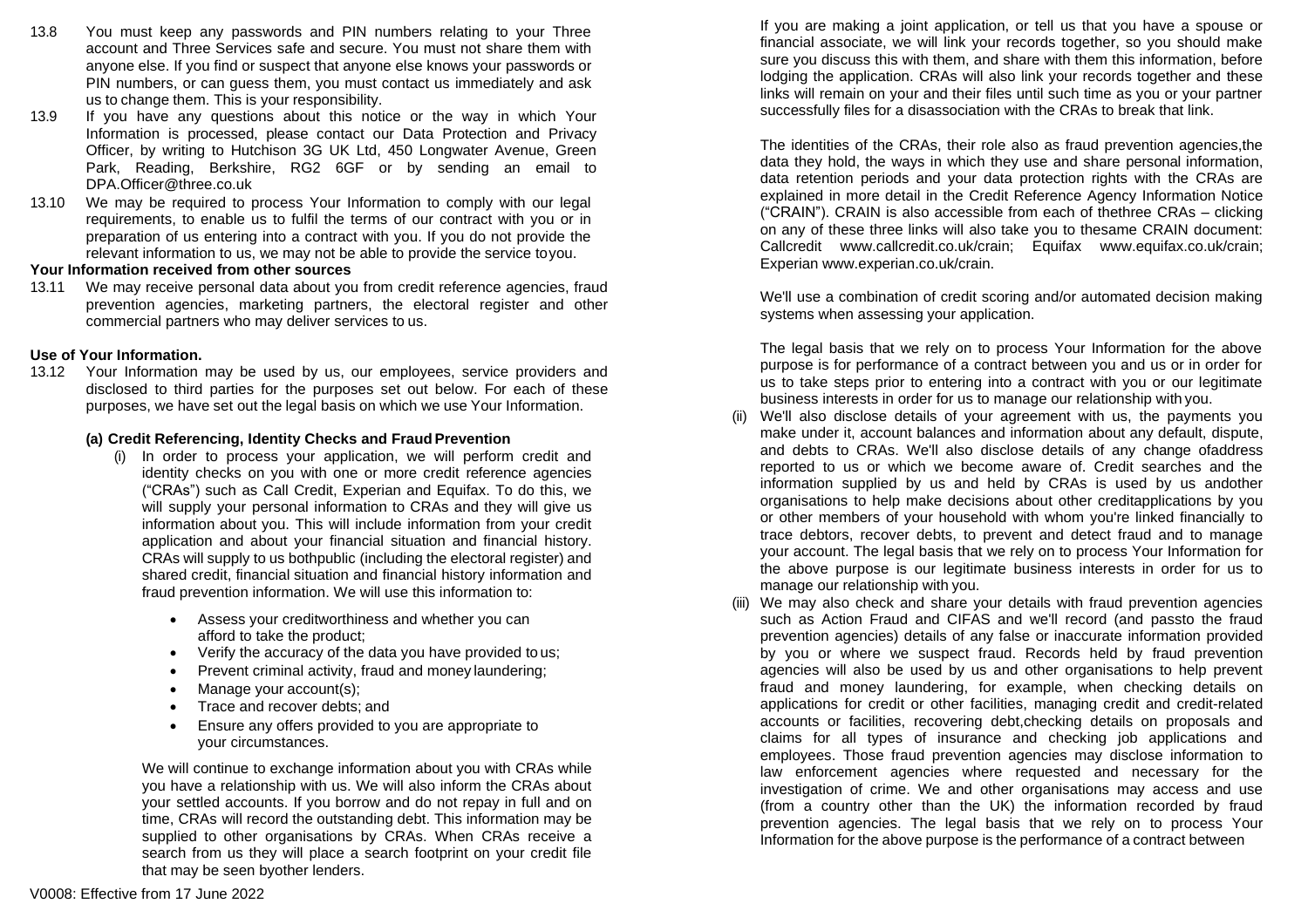you and us or in order for us to take steps prior to entering into a contract with you or our legitimate business interests in order for us to manage our relationship with you.

- (iv) We may also use and share your details for the collection of any debts owed by you. This may include the use of debt collection agencies to collect debts on our behalf or may include the assignment of debts to a third party company. The assignment of debts will involve the sale of your debt and account information to a third party company - this information may include your name, address and contact information, year of birth, debts owed, payment history and other information necessary to help recover the debt. The legal basis that we rely on to process Your Information for the above purpose is legitimate interest in order to manage our relationship with you.
- (v) We may also pass and share information to other communications service providers and network operators for the detection and prevention of theft and fraud. The legal basis that we rely on to process Your Information for the above purpose is legitimate interest in order to manage our relationship with you.

#### **(b) Account and Service Management**

- (i) To process applications, registrations or orders made by you, to create and administer accounts, to calculate and charge for Three Services, toproduce any necessary invoices or billing statements, and to provide to Three Customer Services, including for the management of any complaints or queries. The legal basis that we rely on to process Your Information for the above purpose is for performance of a contract between you and us or in order for us to take steps prior to entering intoa contract with you.
- (ii) To supply any products, services or information requested by you and/orwhich we may provide. The legal basis that we rely on to process Your Information for the above purpose is for performance of a contract between you and us or in order for us to take steps prior to entering intoa contract with you.
- (iii) For traffic and billing management, which may involve the use of Your Information. We deploy a balance of technical, logical and security controls to protect the processing of Your Information on the Three network. The legal basis that we rely on to process Your Information for the above purpose is legitimate interest and/or to enable us to improve and develop our business operations and the services.
- (iv) To ensure the accuracy and performance of Three Services. This may involve the use of Your Information in a live test environment. The legalbasis that we rely on to process Your Information for the above purposeis legitimate interest and/or to enable us to improve and develop our business operations and services.
- (v) To update your Device remotely "over the air" with software updates andto investigate and resolve any Service related queries made by you. The legal basis that we rely on to process

Your Information for the above purpose is performance of our contract with you.

(vi) To process data revealing the geographic location of your Device in order to provide location based services requested by you and which may be provided

by Three or by third parties on behalf of Three, or where you request location based services directly from third parties. We may share your Location Data with the emergency services if you call 999 or112 using a Device with Android operating system 2.3 and above withinthe UK. This is to help the emergency services more accurately locate you in the event of an emergency where you may not know, or be able to communicate, your location. The legal basis that we rely on to processYour Information for the above purpose is for performance of contractual obligations between us and us.

- (vii) We may monitor and record calls and messages between you and Three Customer Services for training and quality purposes. The legal basis thatwe rely on to process Your Information for the above purpose is legitimate interest and/or to enable us to improve and develop our business operations and services.
- (viii) Please be aware that when you call Three Customer Services, your phone number will automatically be presented to Three Customer Services so that we're able to provide you with integrated customer services and for security purposes. The legal basis that we rely on to process Your Information for the above purpose is legitimate interest and/or to enable us to improve and develop our business operations and services.

## **(c) Marketing and keeping you informed**

- (i) To carry out analysis of your information, in order to develop ourrelationship with you, to develop and personalise Three Services and topresent and deliver these to your Device. The legal basis that we rely onto process Your Information for the above purpose is our legitimate interests and/or your consent.
- (ii) To keep you informed about Three's services, developments, pricing tariffs, special offers, and any discounts or awards which we believe may be of personal interest to you, or which you may be entitled to. Wemay keep you up to date directly to your Device, and by post, phone and by electronic messaging such as phone, text and picture message,email voice, audio and videomail, subject to any preferences indicated by you. You can contact us at any time to ask us not to use your locationor Communications Data for marketing purposes or if you would prefer not to receive direct marketing information, or simply to update your preferences by writing to or calling Three Customer Services, by sending an email to [DPA.Officer@three.co.uk](mailto:DPA.Officer@three.co.uk) or by updating your marketing preferences directly from your Device or online using My3. The legal basis that we rely on to process Your Information for the above purpose is our legitimate interests and/or your consent.
- (iii) To tell you about the products and special promotions of carefully selected partners (subject to your preferences) and allow you to receive advertising and marketing information from them but without passing control of your information to the third party concerned. We may also share depersonalised or aggregated data with third parties for analysis and insight in relation to the use of the Three network and its services. You can opt out by sending an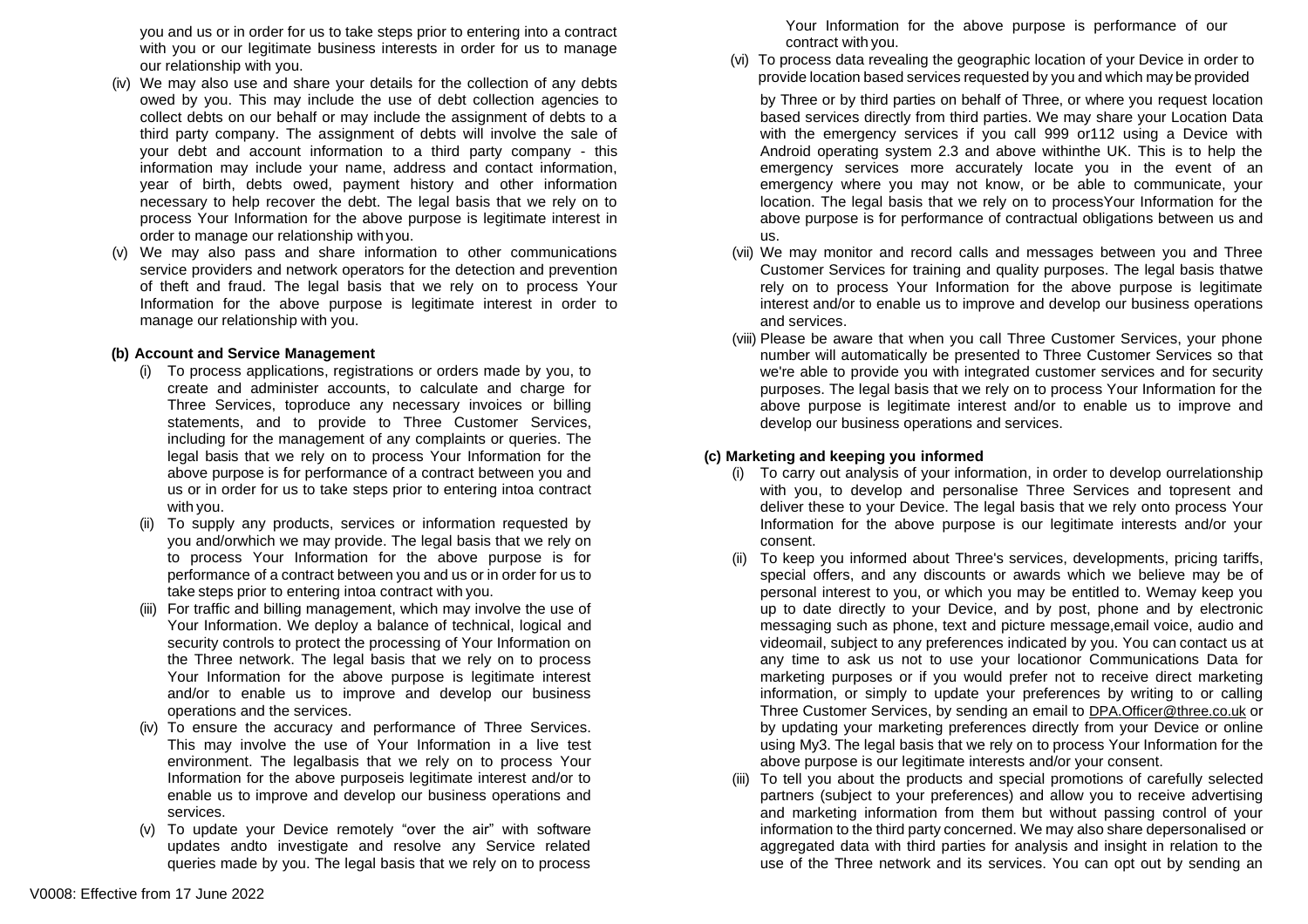email to [optout.bigdata@three.co.uk T](mailto:optout.bigdata@three.co.uk)he legal basis that we rely on to process Your Information for the above purpose is our legitimate interests and/or your consent.

- (iv) To carry out market research and surveys. The legal basis that we rely on to process Your Information for the above purpose is our legitimate interests and/or your consent.
- (v) To carry out activities necessary to the running of our business, including system testing, network monitoring, staff training, quality control and any legal proceedings. The legal basis that we rely on to process Your Information for the above purpose is for our legitimate interests in order to conduct and manage our business; for the performance of our contract between you and us; or in connection with legal proceedings (i.e. the establishment, exercise or defence of legal claims).
- (vi) To carry out any activities or disclosures to comply with any regulatory, government or legal requirement. The legal basis that we rely on to process Your Information because the processing is necessary forcompliance with a legal obligation.
- (vii) We may enter your name, address and phone number in a publicly available directory enquiry service and directories operated by us or bya licensed third party operator such as BT, subject to your preferences and only where you have given us permission. The legal basis that we rely on to process Your Information for the above purpose is your consent.

### **Other third parties that we may disclose Your Information to**

13.13 Your Information may also be processed by:

(a) our business partners, suppliers and sub-contractors for the performance of any contract we enter into with you, for example we engage third parties to process applications, to carry out surveys and to provide insurance for your Device.

(b) other members of our Group;

(c) other professional advisers (including accountants and lawyers) that assist usin carrying out our business activities;

(d) police and other law enforcement agencies in connection with the preventionand detection of crime;

(e) other external agencies and organisations (including the National Crime Agency) for the purpose of preventing and detecting fraud (including fraudulent transactions), money laundering and criminal activity; and

(f) third parties if we are under a duty to disclose or share Your Information in order to comply with any legal obligation or instructions of a regulatory body (including in connection with a court order), or in order to enforce or apply the terms of any agreements we have with or otherwise concerning you (including agreements between you and us) or to protect our rights, property or safety of our customers, employees or other third parties.

- (g) We may also disclose Your Information to other third parties, for example:
	- (i) in the event that we sell or buy any business or assets we will disclose Your Information to the prospective seller or buyer of such business or assets;
	- (ii) if we or substantially all of our assets are acquired by a

third party (or are subject to a reorganisation within our Group), Your Information held by us will be one of the transferred assets; and

(iii) if we are under a duty to disclose or share Your Information in orderto comply with any legal obligation, or in order to enforce or apply the agreements concerning you (including agreements

between you and us).

# **Fraud Prevention**

13.14 The personal information we have collected from you will be shared with fraud prevention agencies who will use it to prevent fraud and money-laundering and to verify your identity. If fraud is detected, you could be refused certain services, finance, or employment. Further details of how your information will be used by us and these fraud prevention agencies, and your data protection rights, can be found in th[e terms and conditions section](http://www.three.co.uk/terms-conditions/cifas-data-use-policy) of our [website.](http://www.three.co.uk/terms-conditions/cifas-data-use-policy)

### **Automated decision making**

13.15 When you apply for a pay monthly plan, we will obtain information from one or more CRAs, which will be used in an automated decision process to determine whether we can enter a contract with you. If you wish for the decision to be reassessed bya person, you may do so by calling Three Customer Services or by writing to us at: Three Customer Services, Hutchison 3G UK Ltd, PO Box 333, Glasgow G2 9AG. You can also object to a decision being taken solely by automated processing (see heading Your Rights below).

# **Where will we transfer Your Information**

- 13.16 Your Information will be processed both within and outside the European Economic Area (**EEA**). Where we transfer Your Information outside of the EEA, we will implement appropriate and suitable safeguards to ensure that such personal information will be protected as required by applicable data protection law. as required by applicable data protection law. These measures generally include:
	- (a) Commercial terms to safeguard the processing of Your Information and;
	- (b) Technical security standards commensurate with the nature of the data being processed.
- 13.17 For further information as to the safeguards we implement please contact our Data Protection and Privacy Officer at the contact details set out in Section13.9.

# **Retention of data**

13.18 We may retain Your Information for as long as is necessary for the purposes detailed in this notice and until charges for Three Services cannot be lawfully challenged and legal proceedings may no longer be pursued. Generally, we'll keep your communications data for up to one year. Your account information will be kept after your relationship with Three ends to comply with our legal and regulatory obligations.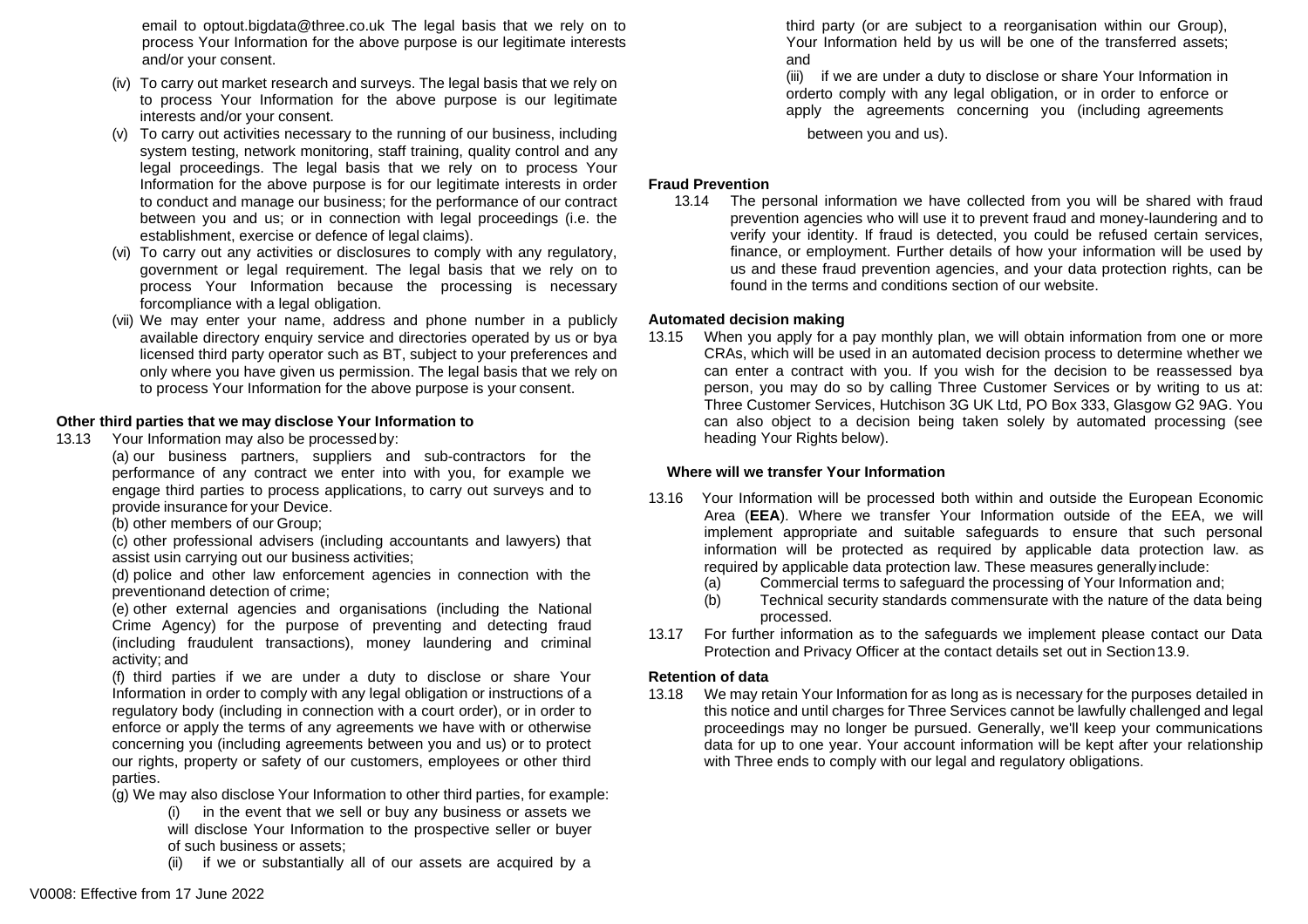# **Your Rights**

13.19 You have certain rights with respect to Your Information. The rights may only apply in certain circumstances and are subject to certain exemptions. Please see the table below for a summary of your rights. You can exercise these rights using the contact details set out in section 13.9.

|                                                                              | <b>Summary of your rights</b>                                                                                                                                                                                                                                                                                                                                                                                                                                                                                                                                                                                                                                                                                                                                                                        |
|------------------------------------------------------------------------------|------------------------------------------------------------------------------------------------------------------------------------------------------------------------------------------------------------------------------------------------------------------------------------------------------------------------------------------------------------------------------------------------------------------------------------------------------------------------------------------------------------------------------------------------------------------------------------------------------------------------------------------------------------------------------------------------------------------------------------------------------------------------------------------------------|
| Right of access to<br>personal<br>your<br>information                        | You have the right to receive a copy of your personal information<br>that we hold about you, subject to certain exemptions.                                                                                                                                                                                                                                                                                                                                                                                                                                                                                                                                                                                                                                                                          |
| <b>Right to rectify your</b><br>personal<br>information                      | You have the right to ask us to correct your personal information<br>that we hold where it is incorrect or incomplete.                                                                                                                                                                                                                                                                                                                                                                                                                                                                                                                                                                                                                                                                               |
| Right to erasure of<br>vour<br>personal<br>information                       | You have the right to ask that your personal information be<br>deleted in certain circumstances. For example (i) where your<br>personal information is no longer necessary in relation to the<br>purposes for which they were collected or otherwise used; (ii) if<br>you withdraw your consent and there is no other legal ground for<br>which we rely on for the continued use of your personal<br>information; (iii) if you object to the use of your personal<br>information (as set out below); (iv) if we have used your personal<br>information unlawfully; or (v) if your personal information needs<br>to be erased to comply with a legal obligation.                                                                                                                                      |
| <b>Right to restrict the</b><br>of<br>use<br>vour<br>personal<br>information | You have the right to suspend our use of your personal<br>information in certain circumstances. For example (i) where you<br>think your personal information is inaccurate and only for such<br>period to enable us to verify the accuracy of your personal<br>information; (ii) the use of your personal information is unlawful<br>and you oppose the erasure of your personal information and<br>request that it is suspended instead; (iii) we no longer need your<br>personal information, but your personal information is required by<br>you for the establishment, exercise or defence of legal claims; or<br>(iv) you have objected to the use of your personal informationand<br>we are verifying whether our grounds for the use of your personal<br>information override your objection. |
| <b>Right to</b><br>data<br>portability                                       | You have the right to obtain your personal information in a<br>structured, commonly used and machine-readable format and for<br>it to be transferred to another organisation, where it is technically<br>feasible. The right only applies where the use of your personal<br>information is based on your consent or for the performance of a<br>contract, and when the use of your personal information is carried<br>out by automated (i.e. electronic) means.                                                                                                                                                                                                                                                                                                                                      |

| <b>Right to object to</b><br>the use of your<br>personal<br>information                                | You have the right to object to the use of your personal<br>information in certain circumstances. For example (i) where you<br>have grounds relating to your particular situation and we use your<br>personal information for our legitimate interests (or those of a<br>third party) including for profiling; and (ii) if you object to the use<br>of your personal information for direct marketing purposes,<br>including profiling (to the extent it relates to direct marketing). |
|--------------------------------------------------------------------------------------------------------|----------------------------------------------------------------------------------------------------------------------------------------------------------------------------------------------------------------------------------------------------------------------------------------------------------------------------------------------------------------------------------------------------------------------------------------------------------------------------------------|
| <b>Right to object to</b><br>decision which is<br>based solely<br><b>on</b><br>automated<br>processing | You have the right in certain circumstances not to be subject to<br>a decision which is based solely on automated processing<br>without human intervention.                                                                                                                                                                                                                                                                                                                            |
| <b>Right to withdraw</b>                                                                               | You have the right to withdraw your consent at any time where                                                                                                                                                                                                                                                                                                                                                                                                                          |
| consent                                                                                                | we rely on consent to use your personal information.                                                                                                                                                                                                                                                                                                                                                                                                                                   |
| <b>Right to complain</b>                                                                               | You have the right to complain to the relevant data protection                                                                                                                                                                                                                                                                                                                                                                                                                         |
| to the relevant data                                                                                   | authority, which is, in the case of Three, the Information                                                                                                                                                                                                                                                                                                                                                                                                                             |
| protection                                                                                             | Commissioner's Office, where you think we have not used your                                                                                                                                                                                                                                                                                                                                                                                                                           |
| authority                                                                                              | personal information in accordance with data protection law.                                                                                                                                                                                                                                                                                                                                                                                                                           |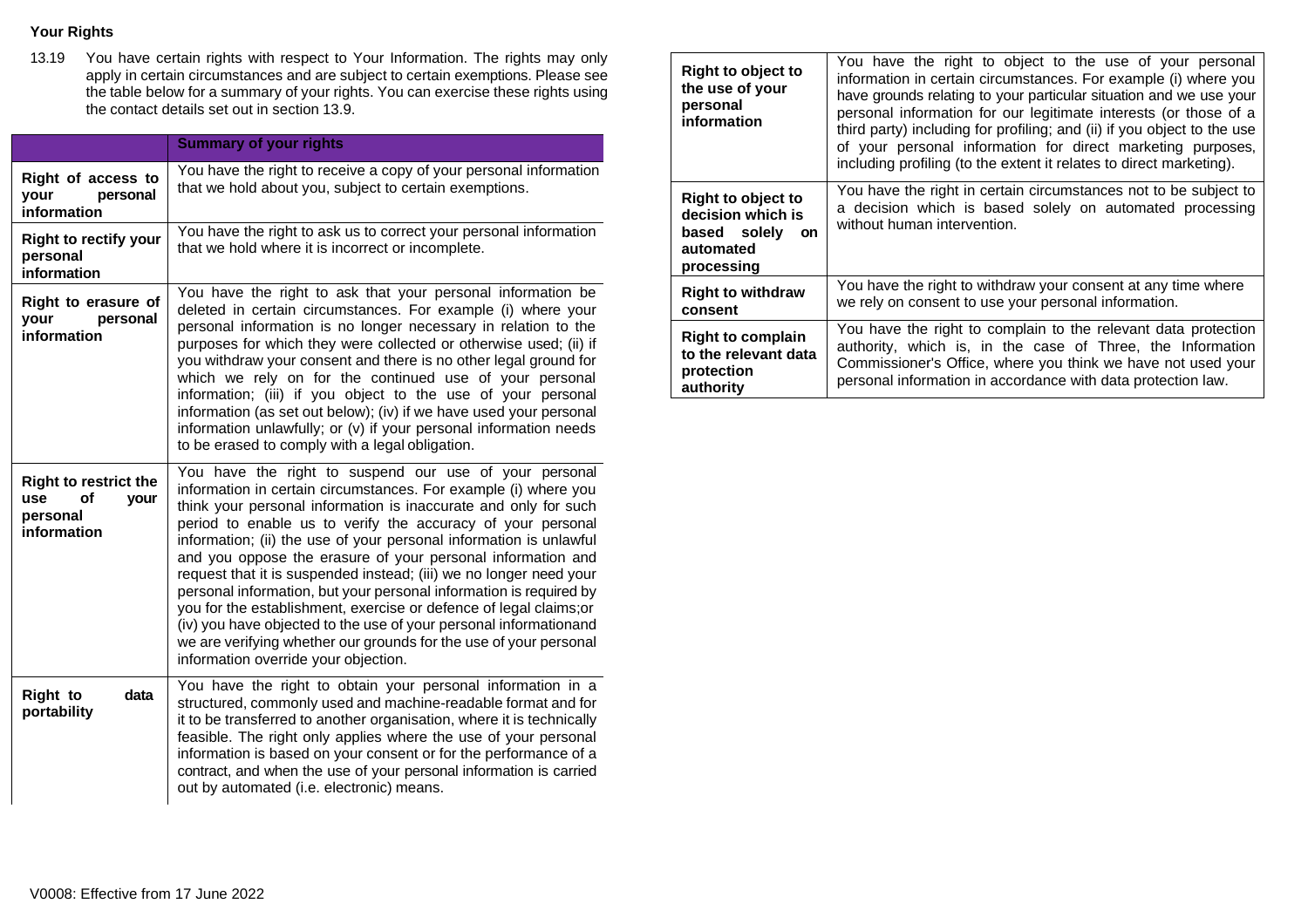#### **Notification of changes**

13.20 If we change this notice we'll post the amended version on our website so you always know how we'll collect, use and disclose yourinformation.

#### **14. Notices**

- 14.1 Our website, Three.co.uk, is a great source of information that you may find useful when using the Three Services - it's the most up to date source of information about Three and Three Services.
- 14.2 If we need to send any notices under this agreement to you, we'll do this by communicating them to you via phone, text message, electronic messaging, email, or mail, using your most recent contact details given to us (if any).

### **15. Other terms**

- 15.1 This agreement is governed by English Law unless you live in Scotland, in which case it will be governed by Scots Law. Each of us agrees to only bring legal actions about this agreement in a UK court.
- 15.2 If you, or we, delay, or don't take action to enforce our respective rights under this agreement, this does not stop you, or us, from taking actionlater.
- 15.3 If any of the terms in this agreement are not valid or legally enforceable, the other terms won't be affected. We may replace any term that is not legally effective with a similar term that is.
- 15.4 We may assign or transfer some or all of our rights and obligations under your agreement to a party who agrees to continue complying with our obligations under this agreement, provided that your rights under the agreement or any guarantees given by us to you are not affected. No other person (other than our assignee(s), if any) may benefit from this agreement.
- 15.5 In exceptional circumstances, a government authority may order the reallocation or change of phone numbers, in which case we may have to change your Three phone number.
- 15.6 You confirm that you have full contractual capacity to agree to the agreement and are able to pay the Charges.
- 15.7 Third parties can't benefit from this agreement under The Contracts (Rights of Third Parties) Act 1999.
- 15.8 Our registered company number is 03885486 (England and Wales) and our registered office is at 450 Longwater Avenue, Green Park, Reading, Berkshire, RG2 6GF.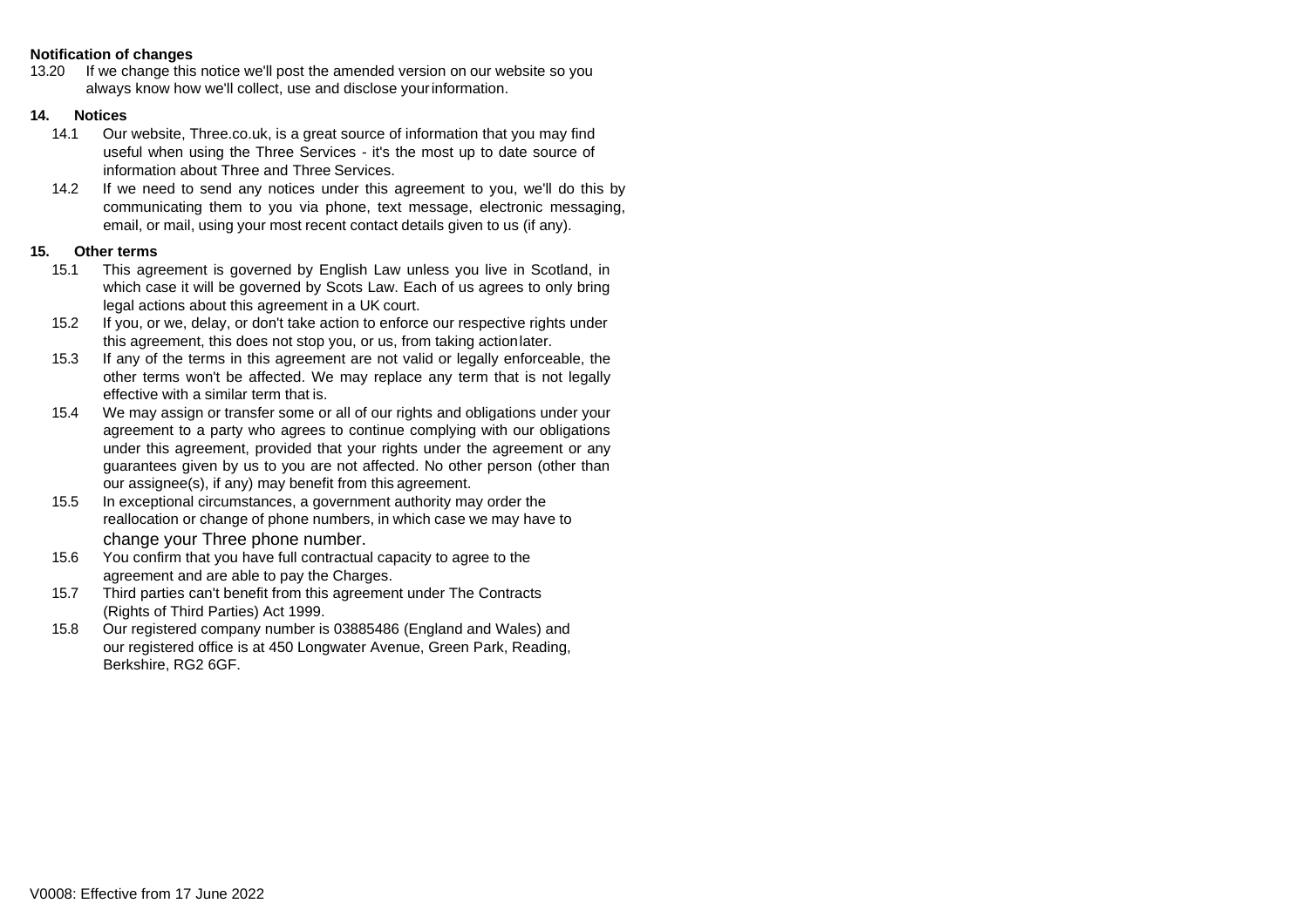# **Definitions**

Where we use these words they have the following meanings:

**Additional Services:** additional, optional or extra services which you choose to use which are not services that are part of your Package or Outside of Allowance Services. For example, they may include (but they're not limited to) Add-Ons, Premium Services, international services, services you use whilst roaming abroad, directory enquiry services, any other additional services listed in our Price Guide, calls to non-geographic numbers (such as calls to 084, 087), content or applications you may buy and/or any third-party services.

**Add-on:** additional allowances which you can add to your Package when you need them (as detailed in the Price Guide).

**Age Restricted Services**: any Three Services which are for use only by customers 18 or over.

**Ancillary Services:** optional services which we may charge you relating to your use of the Three Services as listed in the Price Guide.

**Annual Price Change**: an increase to the Monthly Charge as described in Section 4.1. **Cancellation Fee:**  means a fee charged if we end the agreement due to your conduct or if you end your agreement within the Minimum Term. The fee is set out in the Price Guide and is calculated as a lump sum equivalent to the total of the Monthly Charges remaining duringthe Minimum Term of your agreement less a variable discount, currently 3%. We reserve theright to vary the amount of the percentage discount from time to time.

**Charges**: charges for access to, and use of, Three Services as set out in the Price Guide. These charges may cover (but are not limited to) fixed periodic charges, including your Monthly Charge, usage charges (for example, charges for Outside of Allowance Services or Additional Services), account administration fees, fees for Connection and re-Connection and any costs incurred in collecting outstanding payments from you. **Communications Data**: information about the routing of services, calls and messages youmake and receive, the date, time, duration and cost of these, and information about the identity of your Device and SIM or eSIM Profile.

**Connection:** the procedure by which we give you access to Three Services. 'Connect', 'Connecting', and 'reConnection' have corresponding meanings.

**Device:** any device you use to connect to Three Services, including a Phone,

Dongle, Mobile Wi-Fi, Tablet or Laptop that is authorised by us for Connection to the ThreeNetwork.

**Disconnection:** the procedure by which we stop your access to Three Services.'Disconnect,' 'Disconnected' and 'Disconnecting' have corresponding meanings.

**Dongle:** the USB modem that's authorised by us for Connection to the Three Network whichis used to access Three Services.

**eSIM**: a chip embedded in your Device to which an eSIM Profile can be downloaded.

**eSIM Profile**: contains your Three phone number and enables you to access Three Services.**eSIM QR Code:**  a QR or activation code which allows us to install and activate an eSIM Profile on the eSIM in your Device. **Group:** means CK Hutchison Holdings Limited.

Laptop: a laptop which is used in conjunction with a Dongle and/or Mobile WiFi and/or SIMto access Three Services.

**Location Data:** data indicating the geographical location of your Device when using Three Services or when your Device is switched on.

**Messaging Services:** any email, voicemail, text (SMS) and multimedia messaging services (MMS), personal information management and other message or communication facilities which let you communicate with others.

**Minimum Term:** the minimum fixed term for the supply of Three Services as laid out in yourPackage.

**Mobile Wi-Fi**: the wireless mobile device which is authorised by us for connection to theThree Network and is used to access Three Services.

**Monthly Charge:** is the monthly fixed charge payable by you for your Package (asset out in the

Price Guide), including any Annual Price Change.

**Outside of Allowance Services**: any standard

Three Services (i.e. calls and texts tostandard UK mobiles and UK landlines you use when you have used up your monthlyallowance (whether voice minutes or text messages or data, as applicable) which may be included in your Package (if any) or, if you don't have any inclusive allowances with your Package, any standard

Services you may use. **PAC:** a Porting Authorisation Code **Packages:** our current Packages available for

you to select that are set out in the Price Guide as well as any other Packages we may introduce in the future.

**'Your Package'** means the Package you have chosen, details of which are set out in the Welcome Letter, including your Minimum Term. There may be more than one Package available for you to choose from and if so, you will need to select one before you're Connected to Three. Depending on the Package you choose, you may receive an allowance made up of a specified number of voice minutes, text messages and/or data - details of these are set out in the Price Guide. The Packages we offer may be changed or withdrawn from time to time and can be viewed at Three.co.uk or details requested from Three Customer Services.

**Phone:** a mobile phone that you use to access Three Services using your SIM or eSIM Profile.

**Premium Services:** any Three Services which are charged at premium rates. You can only access these Three Services, such as international calling and international roaming,with our approval.

**Price Guide:** the document that sets out the Packages available to you, our current Chargesand relevant terms (including any Minimum Term and payment commitments). It can be viewed at Three.co.uk/priceguide

**Recurring Payment Method:** a means of automated payment, preauthorised by you, such as by Direct Debit or a recurring credit or debit card payment, details of which are available in our Price Guide.

**Returns Period**: the number of days you have to cancel your agreement and/or return your Device, as detailed in the Returns Policy, or as stated in your Welcome Letter.

**Returns Policy:** our returns policy applicable at the time your agreement begins, the currentversion of which is available at Three.co.uk/returns

**SIM:** a card which contains your Three phone number and enables you to access ThreeServices.

**Storage Services**: any Three Services which offer you storage capacity on the ThreeNetwork for storage of

V0009 Effective from 17 June 2022